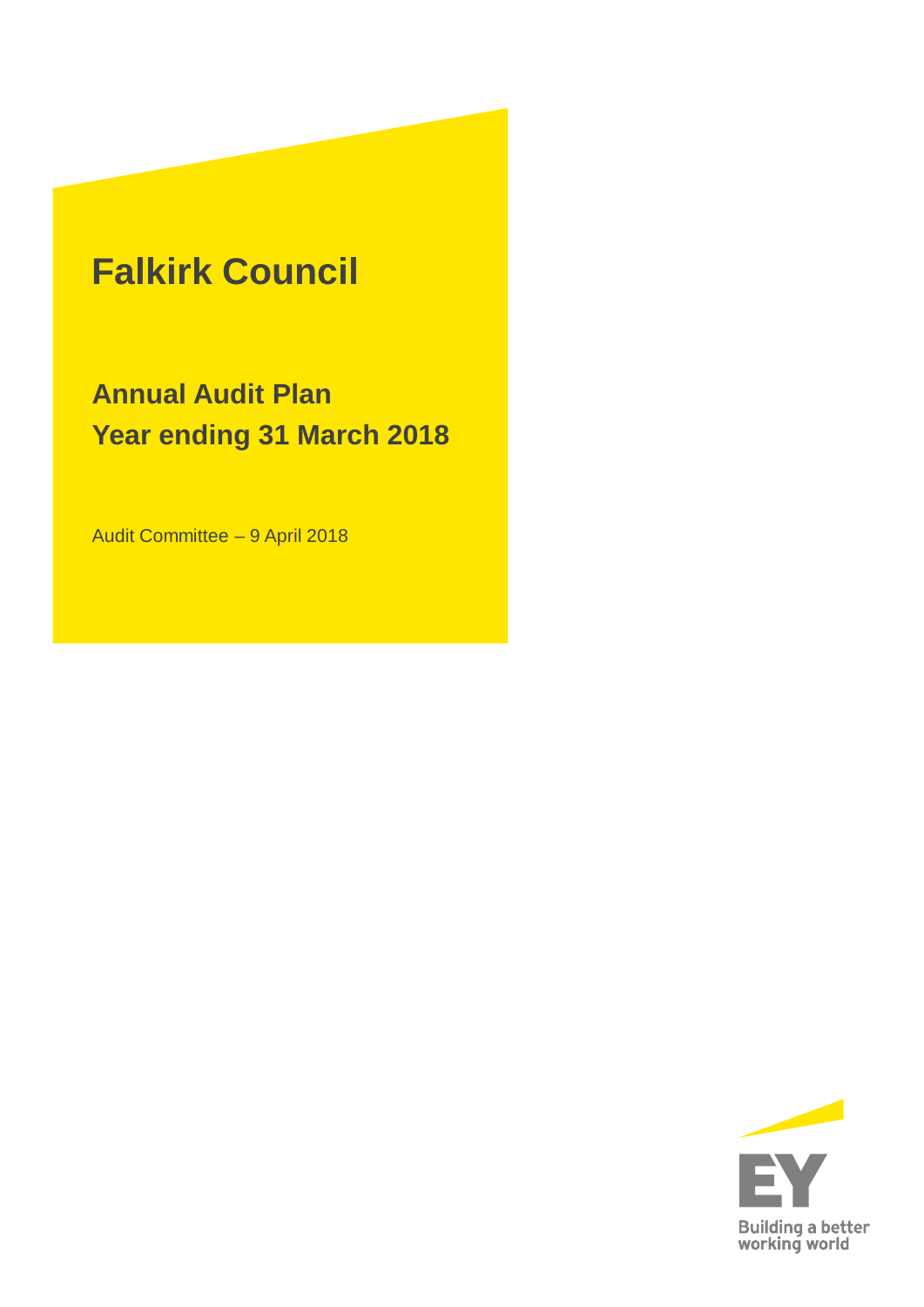### **Contents**

| <b>Section</b>                                                | Pages     |
|---------------------------------------------------------------|-----------|
| <b>Executive Summary</b>                                      | $1 - 2$   |
| <b>Audit Context</b>                                          | $3-5$     |
| <b>Financial Statements and Accounting</b>                    | $6 - 12$  |
| Wider Scope Audit Risks                                       | $13 - 16$ |
| Other work; timing and deliverables; fees                     | 17-19     |
| Appendices                                                    |           |
| Appendix A - Code of Audit Practice: responsibilities         | 21        |
| Appendix B - Required communications with the audit committee | 22        |
| Appendix C – Auditor Independence                             | $23 - 24$ |

#### About this report

This report has been prepared in accordance with Terms of Appointment Letter from Audit Scotland dated 31 May 2016 through which the Accounts Commission has appointed us as external auditor of Falkirk Council (the Council) for financial years 2016/17 to 2020/21. We undertake our audit in accordance with the Local Government (Scotland) Act 1973 and our responsibilities as set out within Audit Scotland's Code of Audit Practice (the Code), issued on 26 May 2016.

This report is for the benefit of the Council and is made available to the Accounts Commission, the Controller of Audit and Audit Scotland (together the Recipients). This report has not been designed to be of benefit to anyone except the Recipients. In preparing this report we have not taken into account the interests, needs or circumstances of anyone apart from the Recipients, even though we may have been aware that others might read this report.

Any party other than the Recipients that obtains access to this report or a copy (under the Freedom of Information Act 2000, the Freedom of Information (Scotland) Act 2002, through a Recipient's Publication Scheme or otherwise) and chooses to rely on this report (or any part of it) does so at its own risk. To the fullest extent permitted by law, Ernst & Young LLP does not assume any responsibility and will not accept any liability in respect of this report to any party other than the Recipients.

**Complaints** 

If at any time you would like to discuss with us how our service to you could be improved, or if you are dissatisfied with the service you are receiving, you may take the issue up with Stephen Reid who is our partner responsible for services under appointment by Audit Scotland, telephone 0131 777 2839, email sreid2@uk.ey.com. If you prefer an alternative route, please contact Steve Varley, our Managing Partner, 1 More London Place, London SE1 2AF. We undertake to look into any complaint carefully and promptly and to do all we can to explain the position to you. Should you remain dissatisfied with any aspect of our service, or with how your complaint has been handled, you can refer the matter to Diane McGiffen, Audit Scotland, 4th Floor, 102 West Port, Edinburgh, EH3 9DN. Alternatively you may of course take matters up with our professional institute. We can provide further information on how you may contact our professional institute.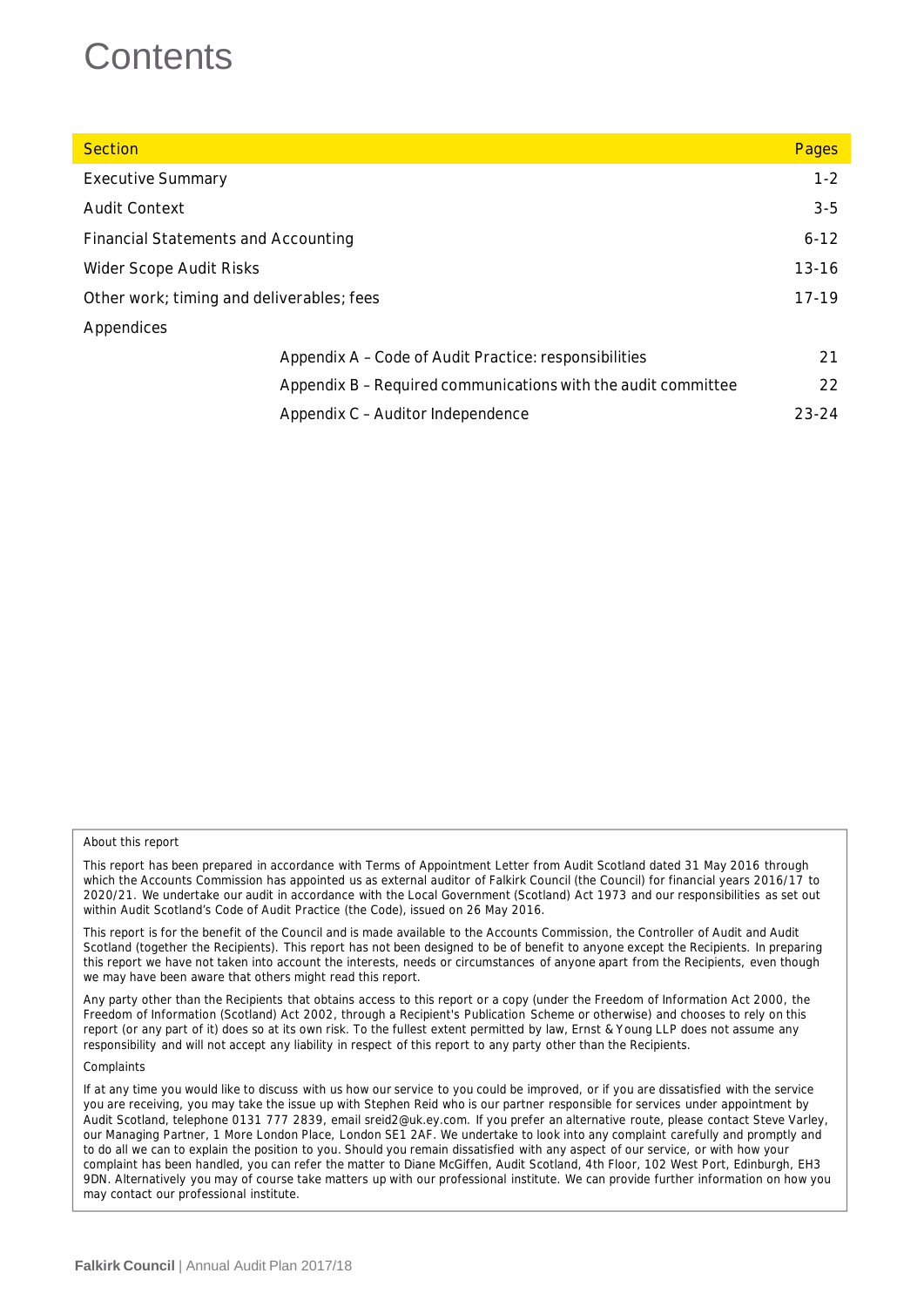#### **Purpose of this report**

In accordance with the Local Government (Scotland) Act 1973, the Accounts Commission appointed EY as the external auditor of Falkirk Council (the Council) for the five year period 2016/17 to 2020/21.

This Annual Audit Plan, prepared for the benefit of Council management and the Audit Committee, sets out our proposed audit approach for the audit of the financial year ending 31 March 2018, the second year of our appointment. In preparing this plan, we have updated our understanding of the Council through planning discussions with management, review of relevant documentation and committee reports, and our general understanding of the environment in which the Council is currently operating.

After consideration by the Council, the plan is provided to Audit Scotland and published on their website.

#### **Scope and responsibilities**

We undertake our audit in accordance with the Code of Audit Practice (the Code), issued by Audit Scotland in May 2016; International Standards on Auditing (UK); relevant legislation; and other guidance issued by Audit Scotland. The Code sets out the responsibilities of both the Council and the auditor, more details of which are provided in Appendix A.

#### *Financial statement audit*

We are responsible for conducting an audit of the financial statements of the Council. We will provide an opinion on the financial statements as to:

- $\varnothing$  whether they give a true and fair view of the financial position of the Council and its group as at 31 March 2018 and its expenditure and income for the year then ended; and
- Ø whether they have been properly prepared in accordance with the Local Government (Scotland) Act 1973 and the 2017/18 Code of Practice on Local Authority Accounting in the United Kingdom.

We also review and report on the consistency of the other information prepared and published by the Council along with its financial statements.

#### *Wider scope audit*

Our responsibilities extend beyond the audit of the financial statements. The Code requires auditors to provide judgements and conclusions on the four dimensions of wider-scope public audit. Our audit work over the wider scope audit dimensions compliments our financial statements audit.

| Materiality                              |                                                                                                                                                                                                                                                                     |
|------------------------------------------|---------------------------------------------------------------------------------------------------------------------------------------------------------------------------------------------------------------------------------------------------------------------|
| Planning<br>materiality<br>£12 million   | Materiality has been set at £12 million, which represents 1.9% of the prior years gross<br>expenditure on provision of services. It excludes the 'gross-up' of IJB income and<br>expenditure.                                                                       |
| <b>Tolerable Error</b><br>f9 million     | Tolerable error has been set at £9 million, which represents 75% of materiality. The<br>increase in the tolerable error threshold, from 50% in 2016/17, reflects that any error<br>we identified in the prior year audit, was adjusted and was 'one-off' in nature. |
| Summary of<br>uncorrected<br>differences | We will report all uncorrected misstatements relating to the primary financial<br>statements greater than £0.25 million.<br>Other misstatements identified will be communicated to the extent that they merit the                                                   |
| £0.25 million                            | attention of the Audit Committee.                                                                                                                                                                                                                                   |

#### **Contacts**

Stephen Reid, Partner sreid2@uk.ey.com

Rob Jones, Senior Manager rjones9@uk.ey.com

Steven Caldwell, Senior steven.caldwell@uk.ey.com

#### **Ernst & Young LLP, 144 Morison Street, Atria One, Edinburgh EH3 8EB**

#### **Independence**

We confirm that we have undertaken client and engagement continuance procedures, included in which is our assessment of our continuing assessment of our independence to act as your external auditor.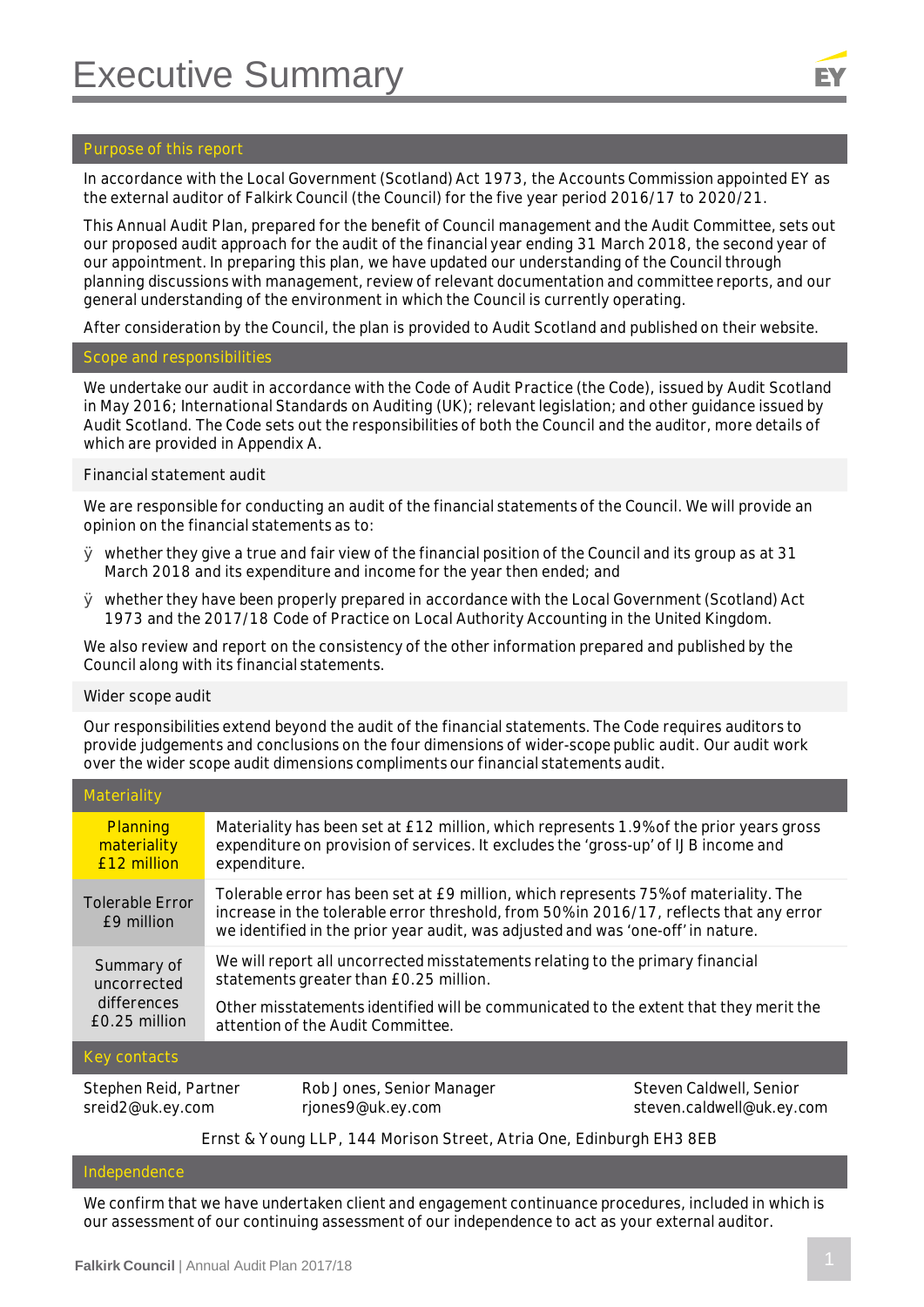### EY

**The following 'dashboard' summarises the significant accounting and auditing matters outlined in this report, providing an overview of our initial risk assessment and any change in risk profile in the year.**

#### **Financial statements audit**

| Risk / area of<br>focus                                       | <b>Risk</b><br>identified           | Change<br>from PY                          | <b>Details</b>                                                                                                                                                                                                                                                                                                                                        |  |
|---------------------------------------------------------------|-------------------------------------|--------------------------------------------|-------------------------------------------------------------------------------------------------------------------------------------------------------------------------------------------------------------------------------------------------------------------------------------------------------------------------------------------------------|--|
| Risk of fraud in<br>revenue and<br>expenditure<br>recognition | Fraud risk /<br>Significant<br>risk | <b>No</b><br>change in<br>risk or<br>focus | In accordance with ISA (UK) 240, we respond to the presumed<br>fraud risk in respect of improper income recognition. We<br>extend our work to consider the recognition of expenditure, in<br>accordance with Practice Note 10, issued by the Financial<br>Reporting Council, as applicable to public sector audit.                                    |  |
| <b>Misstatements</b><br>due to fraud or<br>error              | Fraud risk                          | <b>No</b><br>change in<br>risk or<br>focus | As identified in ISA (UK) 240, management is in a unique<br>position to perpetrate fraud due to the ability to manipulate<br>accounting records directly or indirectly and prepare<br>fraudulent financial statements by overriding controls that<br>would otherwise appear to be operating effectively.                                              |  |
| Valuation of<br>property, plant<br>and equipment              | Inherent<br>risk                    | <b>No</b><br>change in<br>risk or<br>focus | The fair value of property, plant and equipment (PPE)<br>represent significant balances in the Council's financial<br>statements. Management is required to make material<br>judgemental inputs and apply estimation techniques to<br>calculate the year-end balances recorded in the balance sheet.                                                  |  |
| Pension<br>liability<br>valuation                             | Inherent<br>risk                    | <b>No</b><br>change in<br>risk or<br>focus | Accounting for Local Government Pension Scheme involves<br>significant estimation and judgement and therefore<br>management engages an actuary to undertake the<br>calculations on their behalf. ISAs (UK) 500 and 540 require us<br>to undertake procedures on the use of management experts<br>and the assumptions underlying fair value estimates. |  |

#### **Wider scope audit**

| <b>Audit</b><br>dimension    | <b>Risk</b><br>identified    | Change<br>from PY                          | <b>Details</b>                                                                                                                                                                                                                                                                                                                                                                                                                                |
|------------------------------|------------------------------|--------------------------------------------|-----------------------------------------------------------------------------------------------------------------------------------------------------------------------------------------------------------------------------------------------------------------------------------------------------------------------------------------------------------------------------------------------------------------------------------------------|
| Financial<br>sustainability  | Wider<br>scope<br>focus area | <b>No</b><br>change in<br>risk or<br>focus | The Council faces a challenging financial position with<br>significant savings required to be made through<br>transformational change over the next five years. To address<br>this, the Council are taking this forward through Council of the<br>Future. Our work will focus on assessing the progress that<br>needs to take place in order to meet the ambitious goals in the<br>Corporate Plan, while addressing the financial challenges. |
| Financial<br>management      | Wider<br>scope<br>focus area | <b>No</b><br>change in<br>risk or<br>focus | Based on evidence gathered during our 2016/17 audit, we<br>are content that the Council continue to maintain good<br>financial management over income and expenditure. We will<br>consider and report on the 2017/18 budget outturn.                                                                                                                                                                                                          |
| Governance &<br>transparency | No specific<br>risk focus    | <b>No</b><br>change in<br>risk or<br>focus | We have not identified a specific risk in this area, but will<br>undertake procedures to consider the leadership and scrutiny<br>of the budget, the Council's internal audit arrangements for<br>the year and the implementation of audit recommendations.                                                                                                                                                                                    |
| Value for<br>Money           | No specific<br>risk focus    | <b>No</b><br>change in<br>risk or<br>focus | We have not identified a specific risk in this area, but will<br>review option appraisal analysis undertaken by management<br>to assess whether spend is being aligned with the Council's<br>priorities and outcomes as set out in the Corporate Plan.                                                                                                                                                                                        |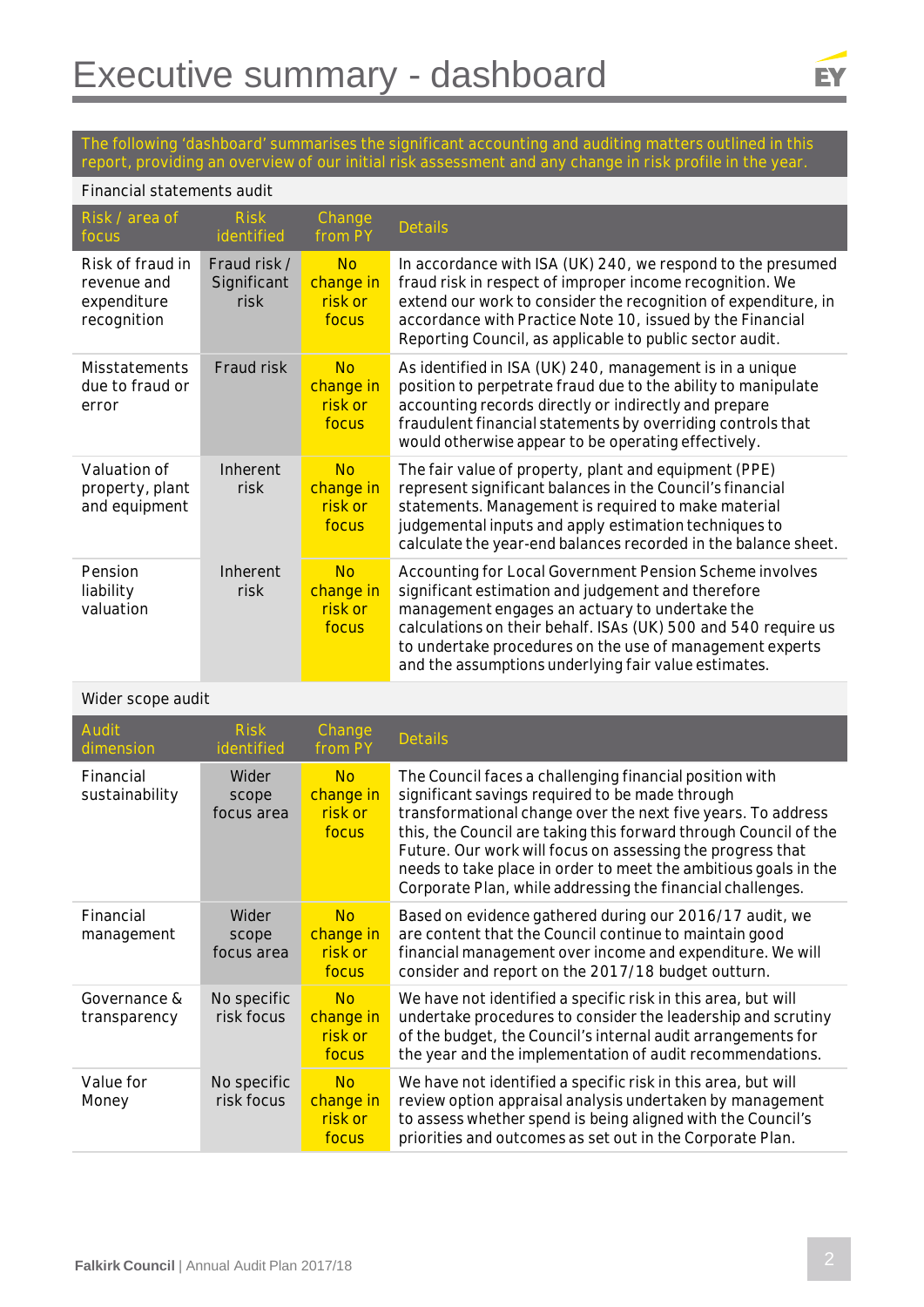

### **1. Audit context**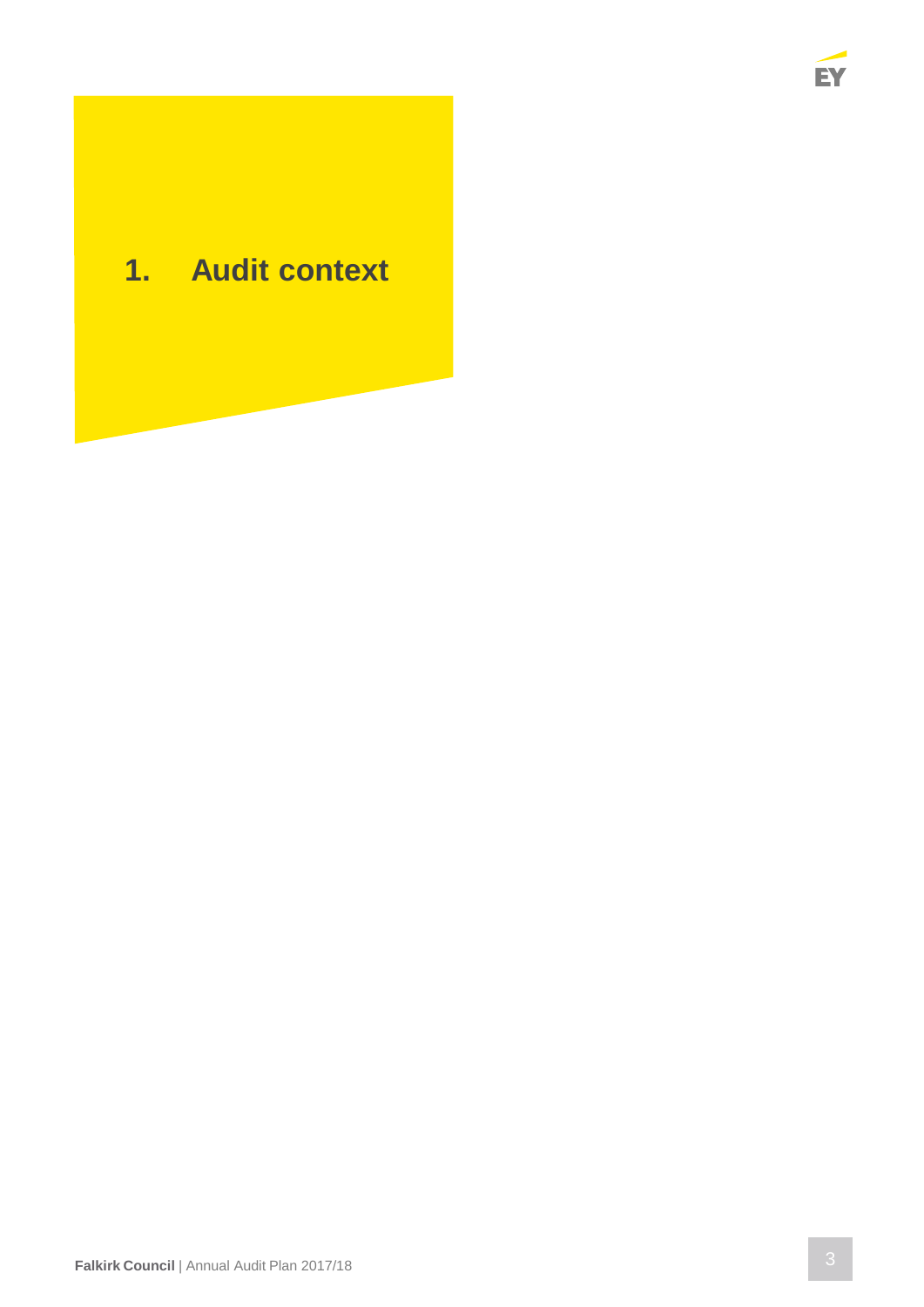

In accordance with the principles of the Code, our audit work considers key developments in the sector. We obtain an understanding of the strategic environment in which the Council operates to inform our audit approach.

#### **Local government environment**

The Accounts Commission published their Local government in Scotland: Financial overview 2016/17 report in November 2017. Part 3 of this report focussed on the financial outlook facing councils. The Commission's key message was that the environment remains challenging, with further real-terms reductions in funding and a range of cost and demand pressures on budgets.

In total, councils approved savings of £317 million in setting budgets for 2017/18 along with the use of £105 million of reserves. It was noted that for certain councils, the application of reserves in this way to fund services could lead to them running out of general fund reserves, unless remedial action is taken in the short term future.

Other key messages were:

- $\varnothing$  Robust medium-term financial strategies and savings plans are increasingly critical to financial sustainability.
- Ø Strong leadership is increasingly important and it is essential that councillors work effectively with officers, their partners and other stakeholders to identify and deliver necessary savings.
- $\varnothing$  Engagement with local communities is important when planning and delivering services and identifying savings.

#### **Scrutiny**

The Local Scrutiny Plan – April 2017 to March 2018 set out the planned scrutiny activity in Falkirk Council during the financial year 2017/18. The plan was based on a shared risk assessment undertaken by a local area network (LAN), comprising representatives of all the scrutiny bodies who engage with the Council.

The conclusion of the shared risk assessment for 2017/18, was that no new significant risks were identified that would require specific scrutiny by members of the LAN in the year. However, the Local Scrutiny Plan highlighted that the Best Value follow-up audit would be undertaken during 2017.

The results of the follow-up were published in early February 2018. The Accounts Commission noted that the Council has made encouraging progress against previous recommendations, but recognised that further work was required, and that the financial challenges facing the Council pose a significant risk.

The process to agree the Local Scrutiny Plan for 2018/19 is currently in progress and will be reported to the Council in due course.

#### **Headwinds in the public sector**

Within the 2017/18 audit planning guidance, Audit Scotland identified a number of risk areas currently impacting the public sector in Scotland.

| EU Withdrawal                          | Continuing uncertainty exists around the detailed implications for the UK, and<br>Scotland around EU withdrawal. While this continues, it is important for all public<br>sector bodies to remain aware of, and consider the implications for them in areas<br>such as funding, workforce and regulation.                                                        |
|----------------------------------------|-----------------------------------------------------------------------------------------------------------------------------------------------------------------------------------------------------------------------------------------------------------------------------------------------------------------------------------------------------------------|
| Ending of the public<br>sector pay cap | With the Scottish Government lifting the 1% pay cap, all audited bodies need to<br>consider both the direct, and indirect, consequences on their budgets as a result<br>of likely future pay increases.                                                                                                                                                         |
| Openness and<br>transparency           | There are signals of changing and more challenging expectations for openness<br>and transparency in public business. In view of this direction of travel, Audit<br>Scotland noted that 2016/17 annual audit reports highlighted the need for public<br>bodies to keep this area under review and to consider whether there is scope to<br>enhance transparency. |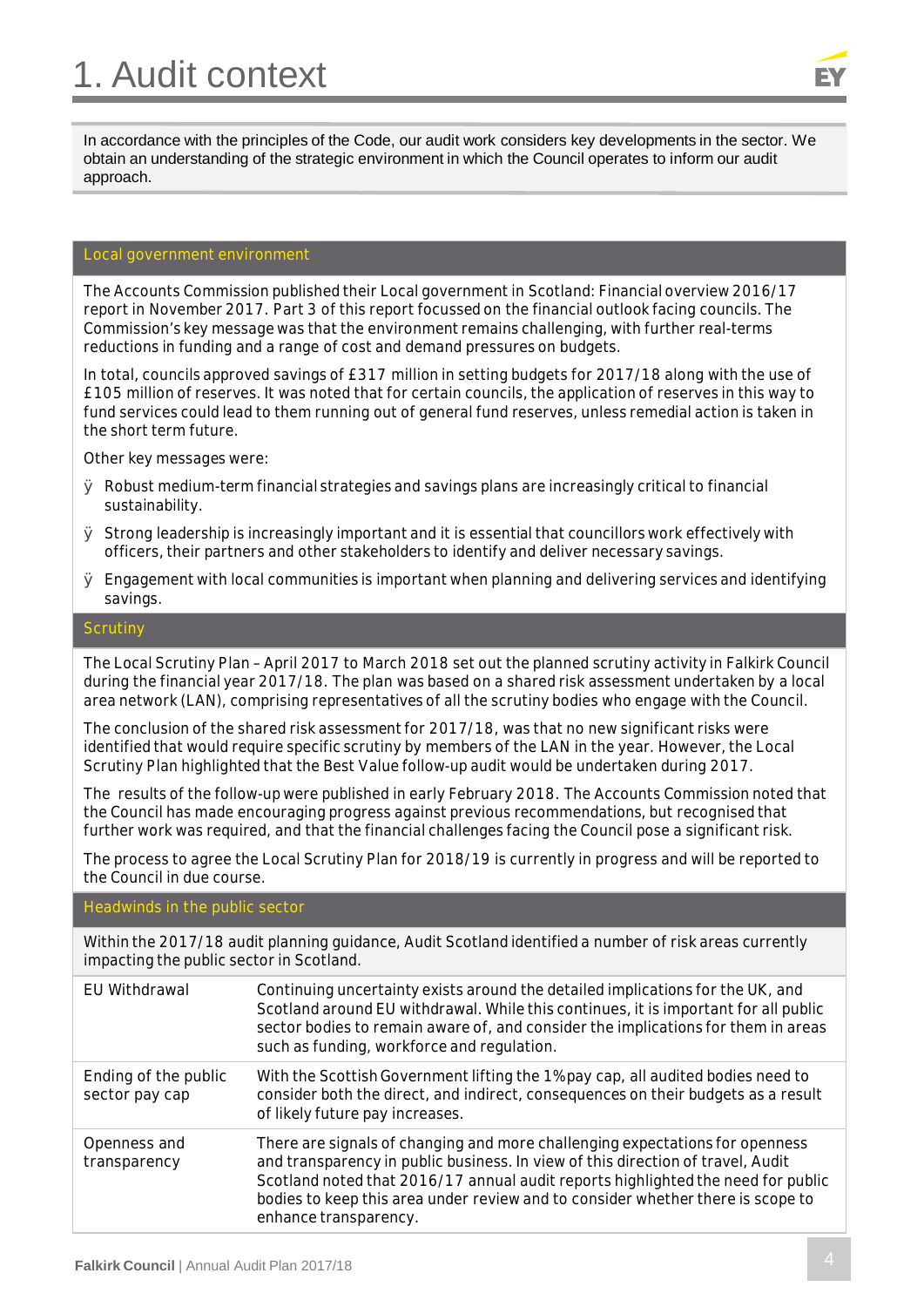## EY

### **Headwinds in the public sector (continued)**

| Scotland's new<br>financial powers  | The provisions of the Scotland Act 2012 and 2016, and the accompanying Fiscal<br>Framework agreement are leading to fundamental changes to the Scottish public<br>finances. New tax raising, borrowing and social security powers provide the<br>Scottish Parliament with more policy choice, but also mean the Scottish budget is<br>subject to greater volatility, uncertainty and complexity. There is also a stronger<br>link between the performance of the Scottish economy (relative to the rest of the<br>UK) and available funding. |
|-------------------------------------|----------------------------------------------------------------------------------------------------------------------------------------------------------------------------------------------------------------------------------------------------------------------------------------------------------------------------------------------------------------------------------------------------------------------------------------------------------------------------------------------------------------------------------------------|
| Response to cyber<br>security risks | Audit Scotland has indicated their intention to issue further guidance in relation to<br>this risk, setting out the risk context for public bodies, and the new cyber<br>resilience requirements being introduced by the Scottish Government.                                                                                                                                                                                                                                                                                                |
|                                     |                                                                                                                                                                                                                                                                                                                                                                                                                                                                                                                                              |

#### **Our audit response:**

We will engage with management across the Council to understand their preparation and consideration of these risk areas, and others identified by the Council. In particular we will consider how the Council structures its risk management arrangements to capture and respond to risk identification. Our consideration and discussions around these areas will be reflected in our reporting of the wider scope dimensions of the Council in our yearend audit results report.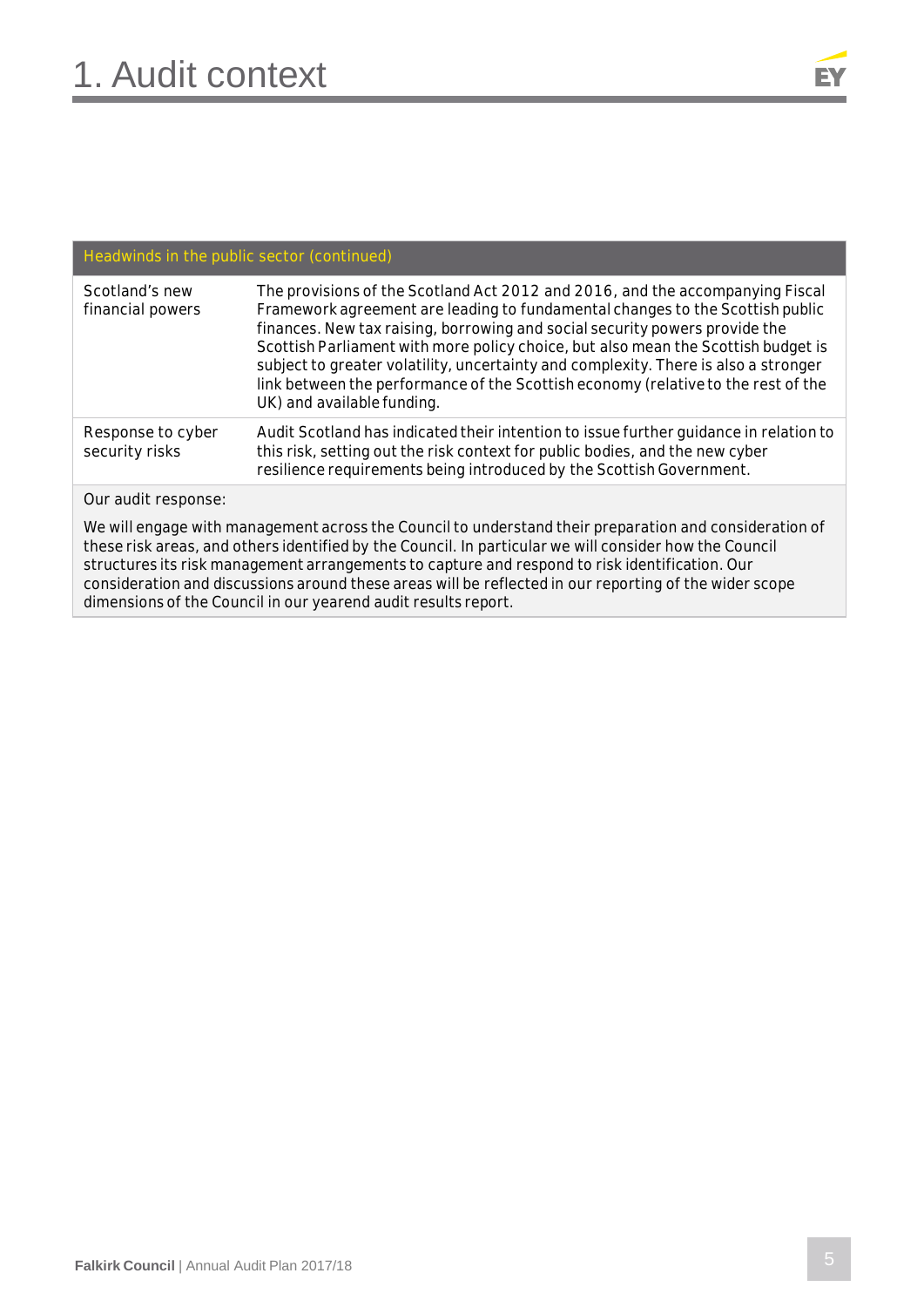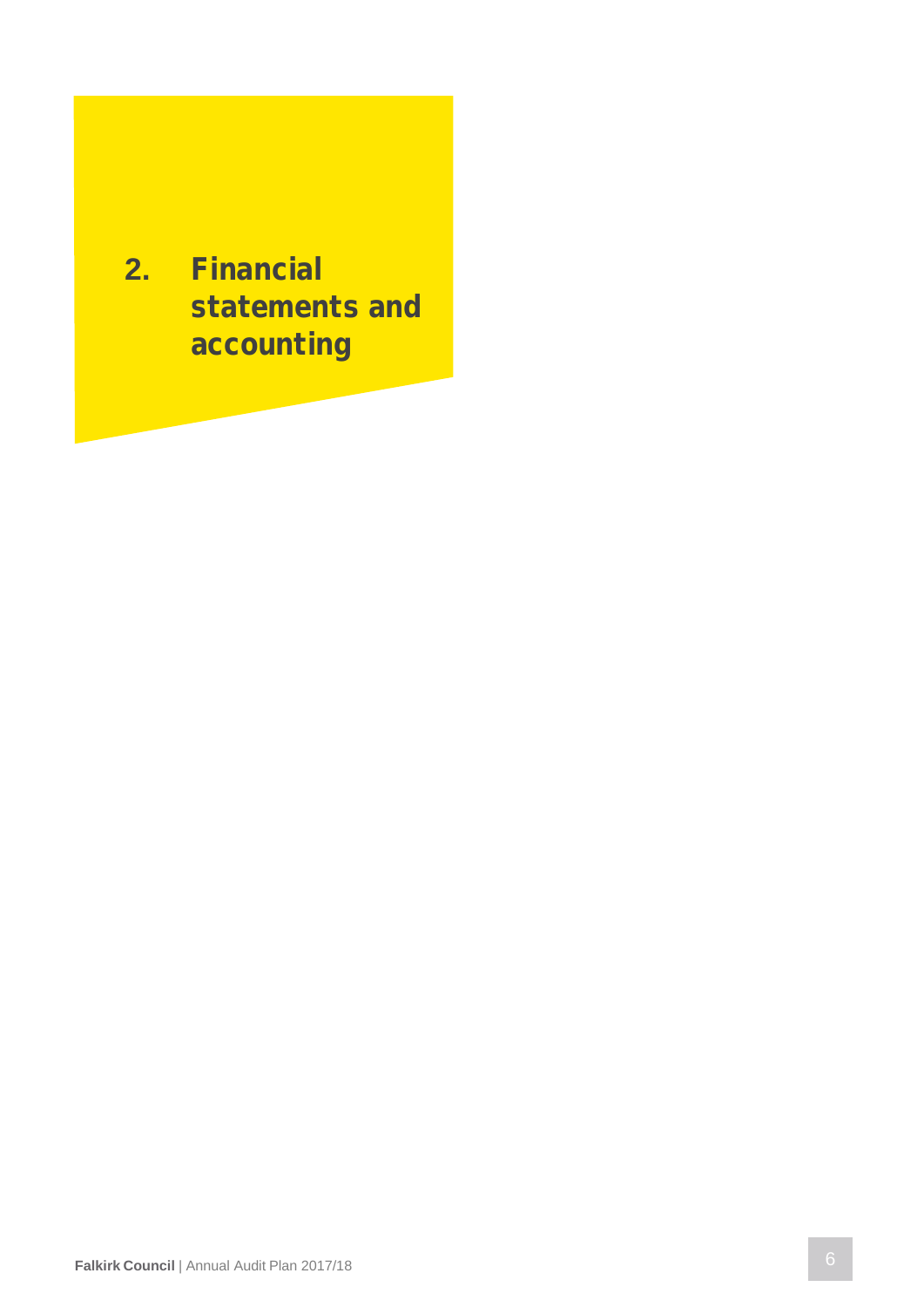

The Council's Annual Accounts enables the Council to demonstrate accountability for, and its performance in the use of its resources. They are prepared in accordance with proper accounting practice, which is represented by the 2017/18 Code of Practice on Local Authority Accounting in the United Kingdom.

#### **Audit opinion**

We are responsible for conducting an audit of the financial statements of the Council. We will provide an opinion on the financial statements as to:

- $\varnothing$  whether they give a true and fair view of the financial position of the Council and its group as at 31 March 2018 and its expenditure and income for the year then ended; and
- Ø whether they have been properly prepared in accordance with the Local Government (Scotland) Act 1973 and the 2017/18 Code of Practice on Local Authority Accounting in the United Kingdom.

We also review and report on the consistency of the other information prepared and published by the Council along with its financial statements.

#### **Audit approach**

We determine which accounts, disclosures and relevant assertions could contain risks of material misstatement. Our audit involves:

- $\varnothing$  Identifying and assessing the risks of material misstatement of the financial statements, whether due to fraud or error, design and perform audit procedures responsive to those risks, and obtain audit evidence that is sufficient and appropriate to provide a basis for our opinion.
- $\varnothing$  Obtaining an understanding of internal control relevant to the audit in order to design audit procedures that are appropriate in the circumstances, but not for the purpose of expressing an opinion on the effectiveness of the Council's internal control.
- $\varnothing$  Evaluating the appropriateness of accounting policies used and the reasonableness of accounting estimates and related disclosures made by management.
- $\varnothing$  Concluding on the appropriateness of management's use of the going concern basis of accounting.
- $\varnothing$  Evaluating the overall presentation, structure and content of the financial statements, including the disclosures, and whether the financial statements represent the underlying transactions and events in a manner that achieves fair presentation.
- $\varnothing$  Obtaining sufficient appropriate audit evidence regarding the financial information of the entities or business activities within the Council to express an opinion on the consolidated financial statements. Reading other information contained in the financial statements, including the board's statement that the annual report is fair, balanced and understandable, the Audit Committee reporting appropriately addresses matters communicated by us to the Audit Committee and reporting whether it is materially inconsistent with our understanding and the financial statements; and
- Ø Maintaining auditor independence.
- $\varnothing$  Substantive tests of detail of transactions and amounts. For 2017/18 we plan to follow a predominantly substantive approach to the audit as we have concluded this is the most efficient way to obtain the level of audit assurance required to conclude that the financial statements are not materially misstated.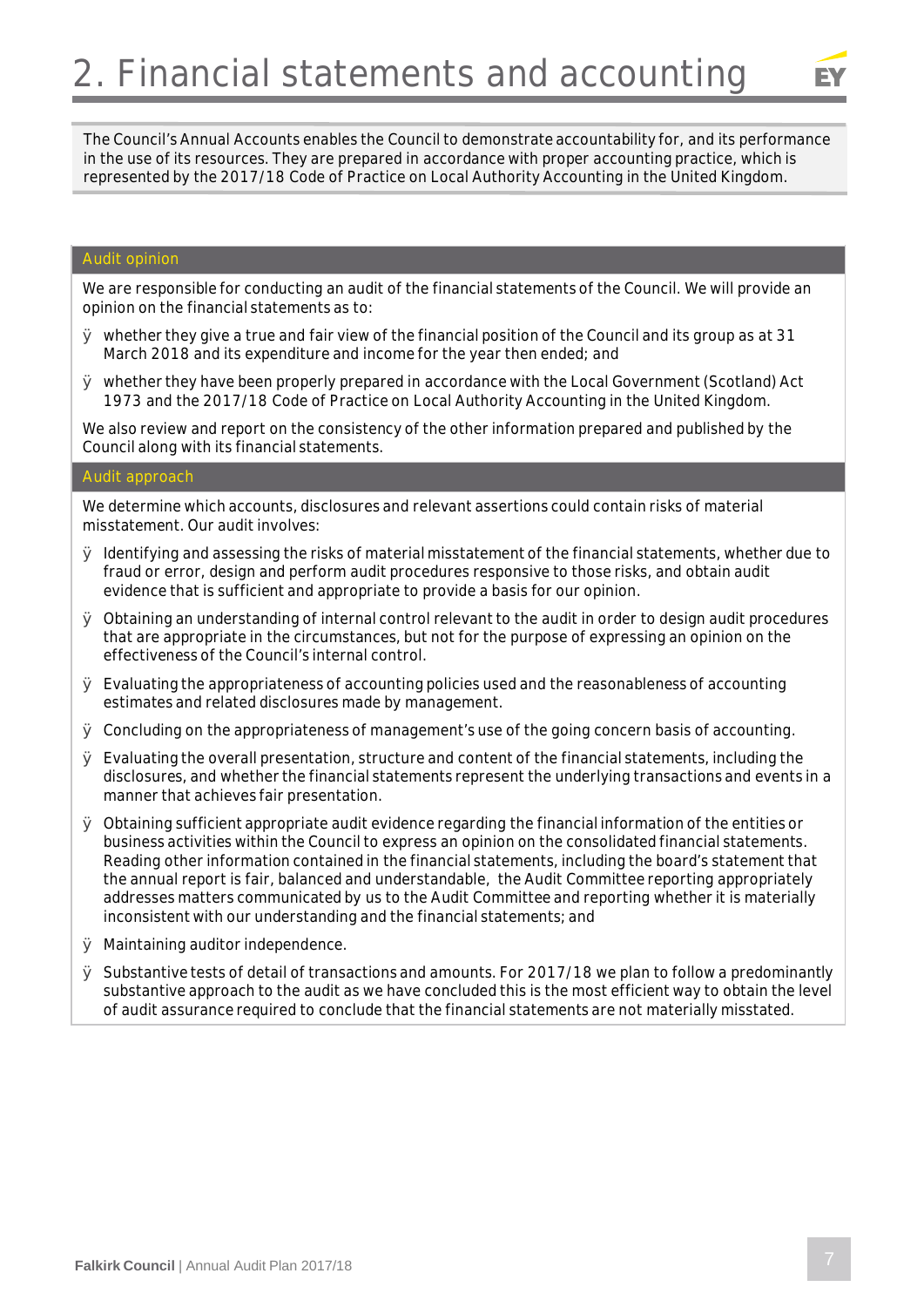

#### **Materiality**

For the purposes of determining whether the financial statements are free from material error, in accordance with ISA (UK) 320 we define materiality as the magnitude of an omission or misstatement that, individually or in the aggregate, in light of the surrounding circumstances, could reasonably be expected to influence the economic decisions of the users of the financial statements. Our evaluation of it requires professional judgement and necessarily takes into account qualitative as well as quantitative considerations implicit in the definition. We would be happy to discuss with you your expectations regarding our detection of misstatements in the financial statements.

**Gross expenditure on provision of services, excluding the 'gross-up' of income and expenditure for the Integration Joint Board = £633 million**

| Planning<br>materiality<br>£12 million                  | Planning materiality (PM) - the amount over which we anticipate misstatements<br>would influence the economic decisions of a user of the financial statements. For<br>planning purposes, materiality for 2017/18 has been set at £12 million<br>(2016/17: £9 million). This represents 1.9% of the Council's prior year gross<br>expenditure on provision of services excluding IJB gross-up of income and<br>expenditure. |
|---------------------------------------------------------|----------------------------------------------------------------------------------------------------------------------------------------------------------------------------------------------------------------------------------------------------------------------------------------------------------------------------------------------------------------------------------------------------------------------------|
| <b>Tolerable Error</b><br>£9 million                    | Tolerable error (TE) - materiality at an individual account balance, which is set so<br>as to reduce to an acceptably low level that the aggregate of uncorrected and<br>undetected misstatements exceeds PM. We have set it at £9 million (2016/17:<br>£4.5 million) which represents 75% of planning materiality. (2016/17: 50% of<br>planning materiality, reflecting our audit assessment for a first-year audit).     |
| Summary of Audit<br><b>Differences</b><br>£0.25 million | Summary of Audit Differences (SAD) Nominal amount - the amount below which<br>misstatements whether individually or accumulated with other misstatements,<br>would not have a material effect on the financial statements. The Code requires<br>that auditors report at no more than £0.25 million. We have therefore set the<br>SAD nominal amount, in line with the Code, at £0.25 million (2016/17: £0.25<br>million).  |

Our evaluation requires professional judgement and so takes into account qualitative as well as quantitative considerations implied in the definition. Factors which we consider include the perspectives and expectations of users of the financial statements as well as our risk assessment as to the likelihood of material misstatements arising in the financial statements. The increase in materiality from the prior year is attributable to the fact that the adjustments we identified in 2016/17, in our view, reflect one off misstatements unlikely to re-occur.

The amount we consider material at the end of the audit may differ from our initial determination. At the end of the audit we will form, and report to you, our final opinion by reference to all matters that could be significant to users of the financial statements, including the total effect of any audit misstatements, and our evaluation of materiality at that date.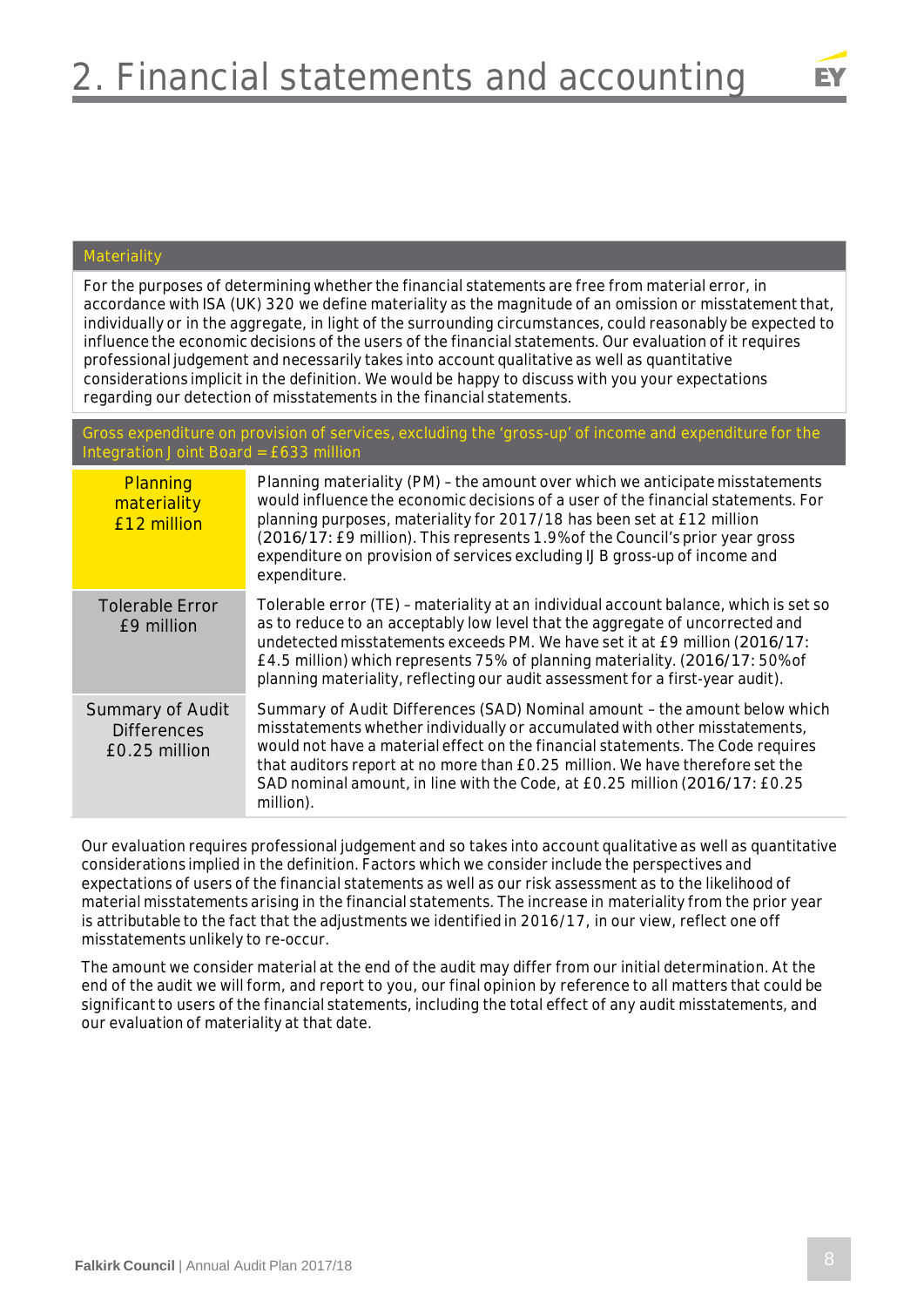

We have set out the significant risks (including fraud risks) identified for the current year audit along with the rationale and expected audit approach. The risks identified below may change to reflect any significant findings or subsequent issues we identify during the audit.

#### **Significant risk – risk of fraud in income and expenditure recognition**

Under ISA 240 there is a presumed risk that income may be misstated due to improper recognition of income. In the public sector, this requirement is modified by Practice Note 10, issued by the Financial Reporting Council, which states that auditors should also consider the risk that material misstatements may occur by the manipulation of expenditure recognition.

Misstatements that occur in relation to the risk of fraud in income and expenditure recognition have been identified as having the potential to affect the following income and expenditure accounts (balances in the 2016/17 financial statements):

Income Account: £271 million / Expenditure Account: £338 million

We have not identified a risk of improper recognition of income in respect of core grant funding from the Scottish Government, as well as in respect of council tax and non-domestic rate income. In regards to expenditure we have not identified a risk of improper recognition of payroll, depreciation, other operating expenditure or financing and investment expenditure.

Significant risk – **misstatement due to fraud or error**

**What is the risk? Our identified response to the risk**

- Ø Review and challenge management on any accounting estimates on income or expenditure recognition for evidence of bias.
- Ø Focused substantive testing of income and expenditure transactions where we have identified a significant risk at a lower testing threshold.
- Ø Testing of income and expenditure cut-off treatment around the yearend at a lower threshold.
- Ø Assess manual adjustments / journal entries for evidence of management bias and evaluate for business rationale and supporting evidence.

| What is the risk?                                                                                                                                                                                                                                                                                                                                                                                                                                                                                                                                                                                                                                                                                                                                                            | Our identified response to the risk                                                                                                                                                                                                                                                                                                                                                                                                                                                                                                                                                                                                                                                                                                         |
|------------------------------------------------------------------------------------------------------------------------------------------------------------------------------------------------------------------------------------------------------------------------------------------------------------------------------------------------------------------------------------------------------------------------------------------------------------------------------------------------------------------------------------------------------------------------------------------------------------------------------------------------------------------------------------------------------------------------------------------------------------------------------|---------------------------------------------------------------------------------------------------------------------------------------------------------------------------------------------------------------------------------------------------------------------------------------------------------------------------------------------------------------------------------------------------------------------------------------------------------------------------------------------------------------------------------------------------------------------------------------------------------------------------------------------------------------------------------------------------------------------------------------------|
| The financial statements, as a whole, are not free<br>of material misstatements whether caused by fraud<br>or error. As identified in ISA (UK) 240,<br>management is in a unique position to perpetrate<br>fraud because of its ability to manipulate<br>accounting records directly or indirectly and<br>prepare fraudulent financial statements by<br>overriding controls that otherwise appear to be<br>operating effectively.<br>We identify and respond to this fraud risk on every<br>audit engagement.<br>In the 2016/17, we identified an adjustment of<br>£1.8 million relating to the Equal Pay Provision<br>being understated. In our view, this was an<br>oversight in the accounting treatment, rather than<br>an attempt to manipulate the financial position. | Identifying fraud risks during the planning<br>Ø<br>stages.<br>Inquiry of management about risks of fraud and<br>Ø<br>the controls put in place to address those risks.<br>$\varnothing$ Understanding the oversight given by those<br>charged with governance of management's<br>processes over fraud.<br>Consideration of the effectiveness of<br>Ø<br>management's controls designed to address the<br>risk of fraud.<br>$\varnothing$ Determining an appropriate strategy to address<br>those identified risks of fraud.<br>Performing mandatory procedures regardless of<br>Ø<br>specifically identified fraud risks, including<br>testing of journal entries and other adjustments<br>in the preparation of the financial statements. |
|                                                                                                                                                                                                                                                                                                                                                                                                                                                                                                                                                                                                                                                                                                                                                                              |                                                                                                                                                                                                                                                                                                                                                                                                                                                                                                                                                                                                                                                                                                                                             |

- Ø **Significant risks identified in the audit relate to the risk of fraud in income and expenditure recognition. We also perform general procedures in all audits to respond to the risk of misstatement due to fraud or error caused by management override of controls.**
- Ø **We will report our findings in these areas to you within our 2017/18 Annual Audit Report.**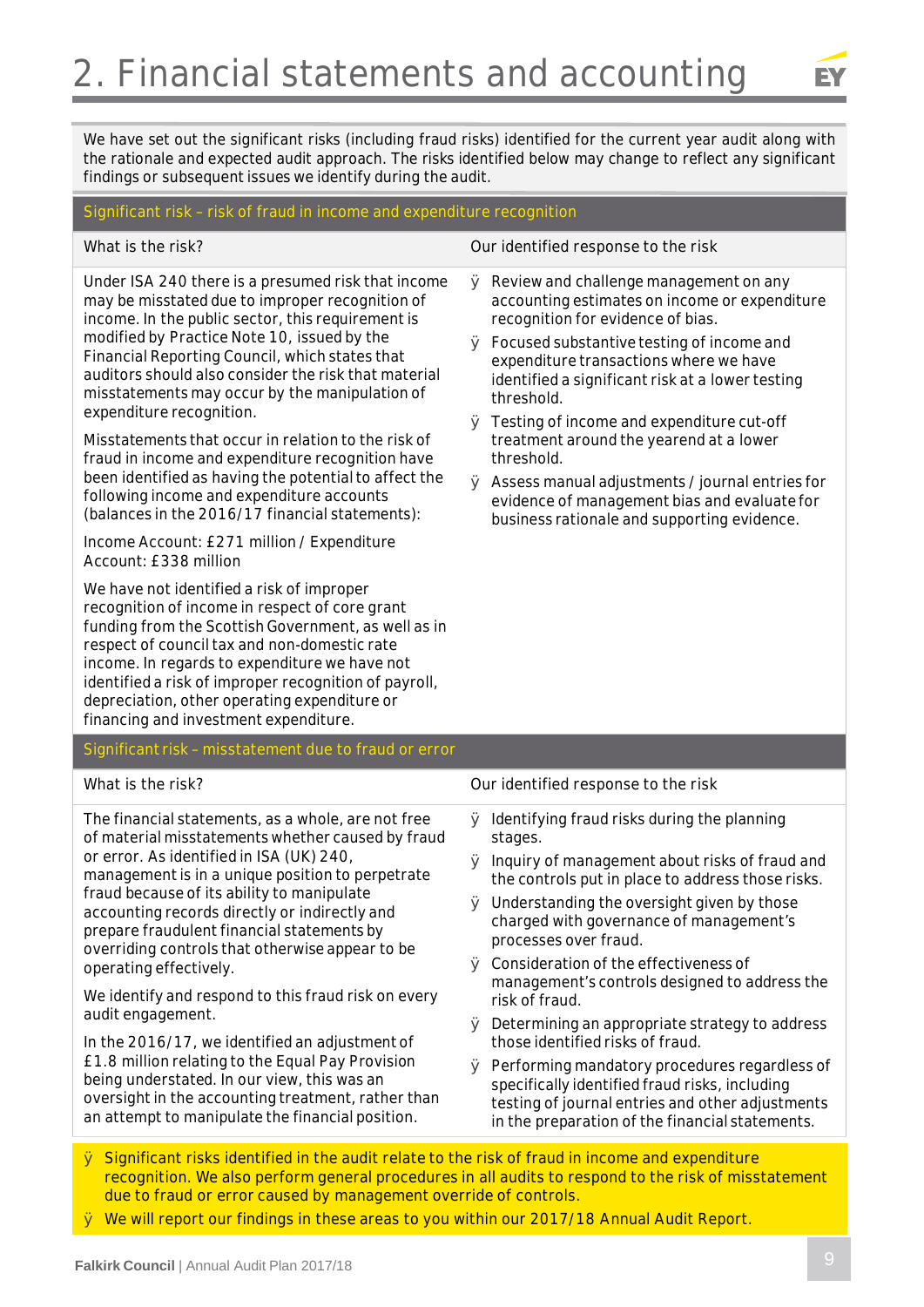

We have identified other areas of the audit, that have not been classified as significant risks, but are still important when considering the risks of material misstatement to the financial statements and disclosures and therefore may be key audit matters we will include in our audit report.

#### **Other areas of audit focus**

**Valuation of property, plant and equipment**

The fair value of PPE and investment properties (IP) represent significant balances in the Council's financial statements (2016/17 PPE totalled £992million) and are subject to valuation changes, impairment reviews and depreciation charges. Management is required to make material judgemental inputs and apply estimation techniques to calculate the year-end balances recorded on the Council the balance sheet.

In 2016/17 we identified audit adjustments relating to the impairment of assets, both in the current year and the prior year, whereby the impairment of Council property was not accounted for correctly in line with the Code.

In 2017/18, assets within the Community Trust asset class including assets within Community Services, Development Services, Corporate & Housing Services and General Fund Housing (excl. Housing Stock). These assets are currently valued in the region of £227million.

#### **Pension liability valuation**

The Local Authority Accounting Code of Practice and IAS19 require the Council to make extensive disclosures within its financial statements regarding its membership of the Falkirk Pension Fund. The information disclosed is based on the IAS 19 report issued to the Council by the actuary to the Council.

The Council's net pension fund deficit is a material estimated balance. At 31 March 2017 this totalled £462 million. Accounting for this scheme involves significant estimation and judgement and therefore management engages an actuary to undertake the calculations on their behalf. ISAs (UK) 500 and 540 require us to undertake procedures on the use of management experts and the assumptions underlying fair value estimates.

**What is the risk? Our identified response to the risk**

#### We will:

- Ø Assess the work performed by the Council's valuers, including the adequacy of the scope of the work performed, their professional capabilities and the results of their work.
- $\varnothing$  Sample test key asset information used by the valuers in performing their valuation (e.g. floor plans to support valuations based on price per square metre).
- $\varnothing$  Review the annual cycle of valuations to ensure that assets have been valued within a 5 year rolling programme as required by the Code for PPE and annually for IP. We have also considered if there are any specific changes to assets that have occurred and that these have been communicated to the valuer.
- Ø Test assets not subject to valuation in 2017/18 to confirm that the remaining asset base is not materially misstated.
- Ø Examine changes to useful economic lives as a result of the most recent valuation.
- Ø Test accounting entries have been correctly processed in the financial statements.

#### We will:

- Ø Liaise with the auditor of Falkirk Pension Fund, to obtain assurances over the information supplied to the actuary in relation to the Council.
- Ø Assess the work of the Pension Fund actuary (Hymans) including the assumptions they have used by relying on the work of PWC - Consulting Actuaries commissioned by Public Sector Auditor Appointments for all Local Government sector auditors, and considering any relevant reviews by the EY actuarial team.
- Ø Review and test the accounting entries and disclosures made within the Council's financial statements in relation to IAS19.

Ø **The valuation of property, plant and equipment and accounting for net pension deficit are assessed as inherent risks. Management involves specialists in the preparation of these accounting valuations and estimates. We utilise our own specialists, as appropriate, to support the core audit team in the performance of audit procedures on these balances.**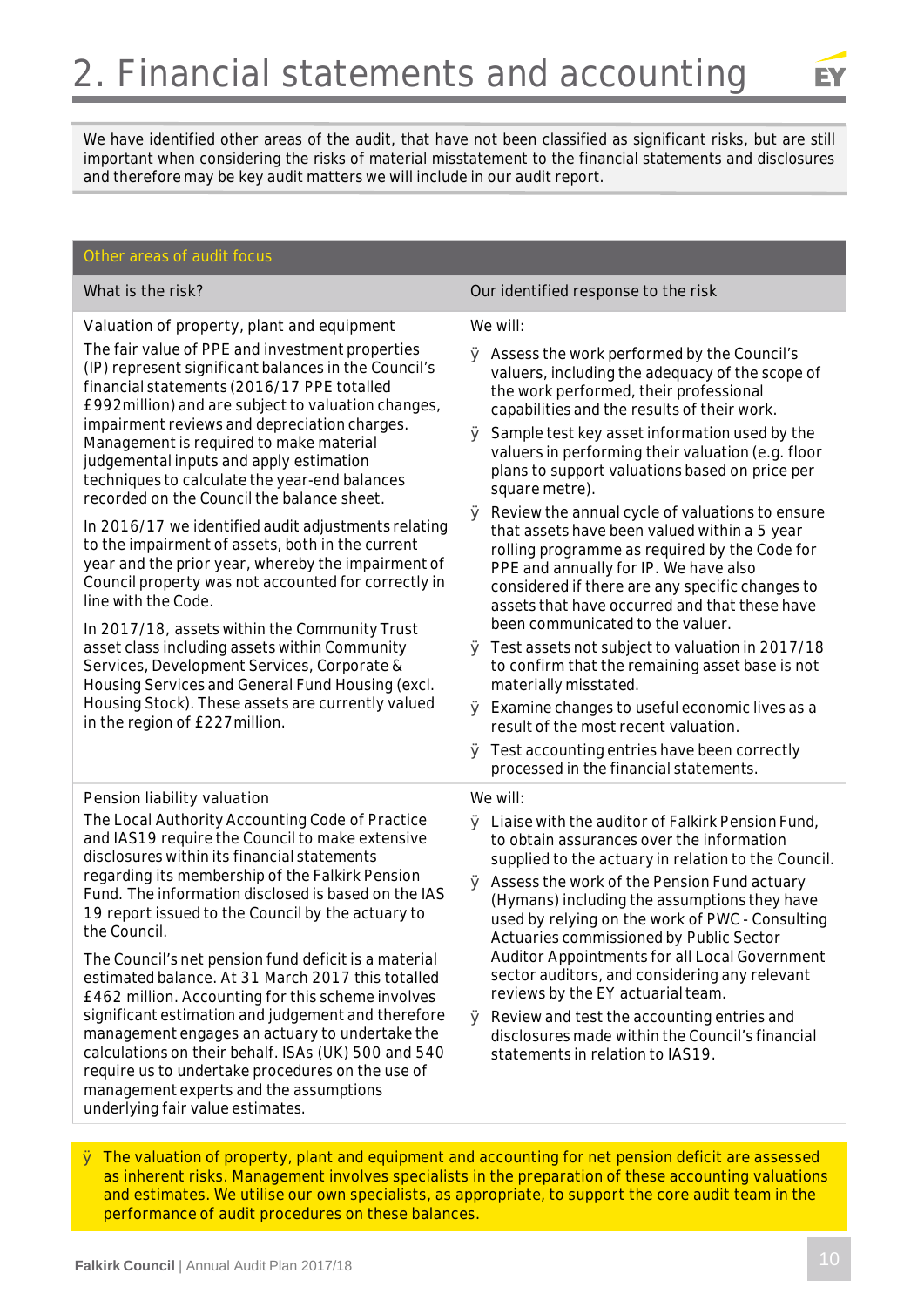

We also plan and perform certain general audit procedures on every audit which may not be directly related to financial statement account assertions. Examples of such procedures compliance with applicable laws and regulations, litigation and claims and related parties.

### **Other audit considerations**

#### *Changes to the Accounting Code of Practice in 2017/18*

While there are no significant change to the 2017/18 Accounting Code of Practice, we will engage early with management to consider their assessment and incorporation of any changes to the 2017/18 Accounting Code which affects the Council's financial statements.

#### *Data analytics*

Where possible and appropriate, we will use our bespoke data analysers to enable us to capture whole populations of your financial data, in particular covering journal entries and payroll transactions. These analysers help identify specific exceptions and anomalies within populations of data to focus substantive audit tests more effectively than traditional audit sampling.

We have started the process of obtaining the financial data from both the general ledger and payroll system for 2017/18 as part of our interim testing arrangements. We will report the findings of our work, including any significant weaknesses or inefficiencies identified and recommendations for improvement, to management and the Audit Committee through the yearend audit reporting process.

#### *Use of specialists*

When auditing key judgements, such as the valuation of property, plant and equipment, or certain assets and liabilities, we are often required to rely on the input and advice provided by specialists who have qualifications and expertise not possessed by the core audit team. In accordance with Auditing Standards, we will evaluate each specialist's professional competence and objectivity, considering their qualifications, experience and available resources, together with the independence of the individuals performing the work.

We also consider the work performed by the specialist in light of our knowledge of the Council's business and processes and our assessment of audit risk in the particular area. For example, we would typically perform the following procedures:

- $\varnothing$  Analyse source data and make inquiries as to the procedures used by the specialist to establish whether the source data is relevant and reliable.
- $\varnothing$  Assess the reasonableness of the assumptions and methods used.
- $\varnothing$  Consider the appropriateness of the timing of when the specialist carried out the work.
- $\varnothing$  Assess whether the substance of the specialist's findings are properly reflected in the financial statements.

Management may use their own specialists in the preparation of the financial statements.

#### *Internal audit*

We will review internal audit plans and the results of their work, including the discussion of audit findings at the Audit Committee and management's response to findings.

We will reflect the findings from these reports, together with reports from any other work completed in the year, in our detailed audit plan, where they raise issues that could have an impact on the financial statements or our wider responsibilities.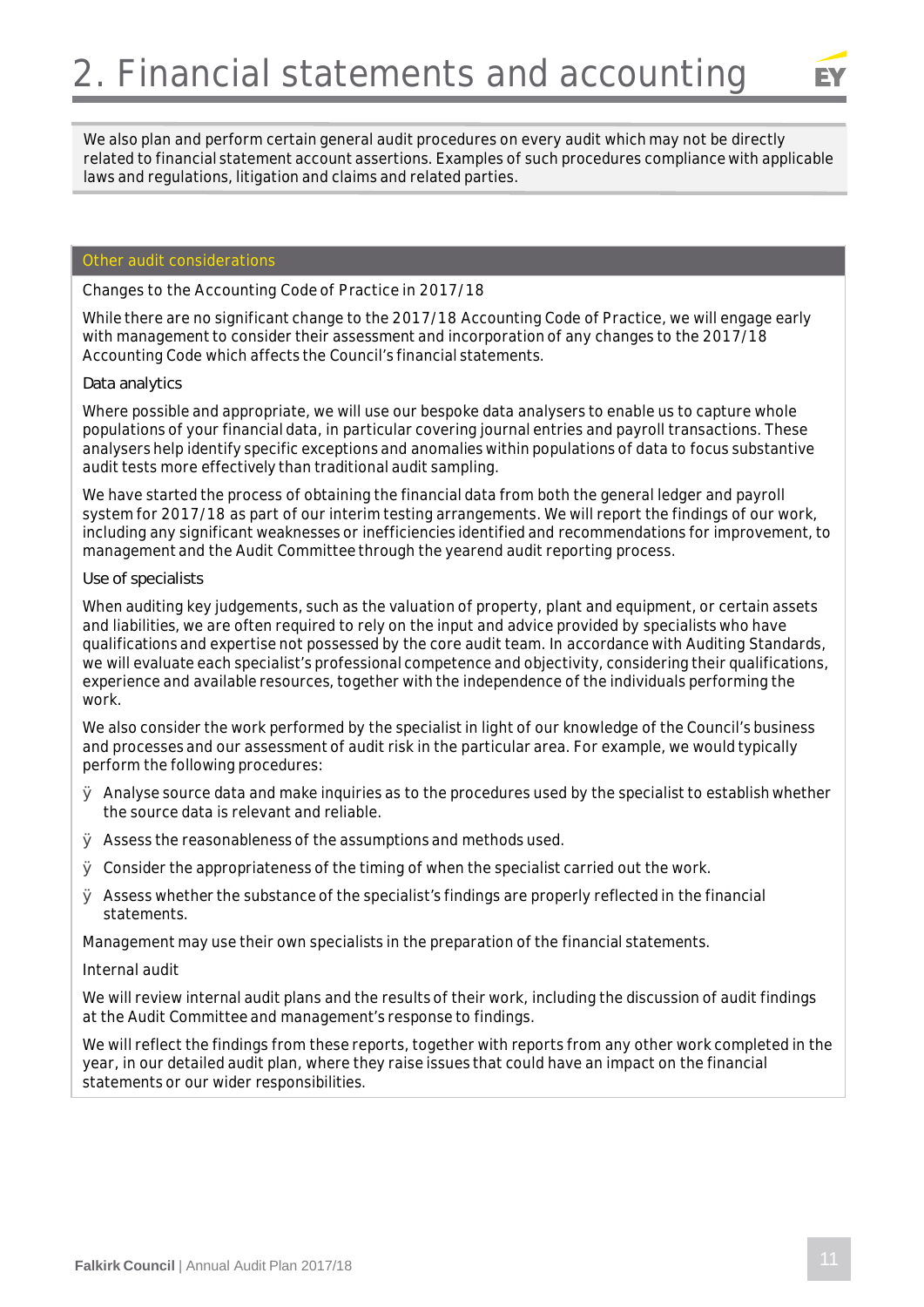

### **Other audit considerations – group financial statements and section 106 charity**

**Group financial statements**

The Council has a number of non-consolidation interests in other entities. For the purposes of consolidation and incorporation within the Group Accounts the Council recognises subsidiaries including Falkirk Community Trust Ltd, Falkirk Community Trading Ltd, and FCSL (Holdings) Ltd (owner of Falkirk Community Stadium Ltd).

It exerts significant influence but not control over Central Scotland Valuation Joint Board and thinkWhere Ltd, therefore these interests are deemed to be an associate.

The Falkirk Integration Joint Board (IJB) is defined as joint venture and consolidated in accordance with the requirements of the Code.

The only significant component by size is the Council, which accounts for 99% of consolidated gross expenditure. There have been no specific risks identified that may indicate a component is significant by risk, however, in our 2016/17 Annual Audit Report, we noted that Officers of the Council act as directors for FCSL, which potentially could give rise to a conflict of interest. We are awaiting the results of the Council's review of this arrangement, and will consider if this gives rise to any specific risks.

We have been appointed as auditor to the Falkirk integration Joint Board and will report separately on our audit of that entity.

We will also discuss with management their updated assessment in respect of other entities where the Council has a relationship, but it has been assessed that consolidation has not been required.

**Section 106 Charities**

Our audit appointment also includes the appointment as auditor for the financial statements of the charitable trusts administered by the Council, namely the Falkirk Temperance Trust. We will discuss the arrangements for this audit with management at the Council who are responsible for the preparation of the Trust financial statements and include our findings in respect of this work within our reporting on the Council audit.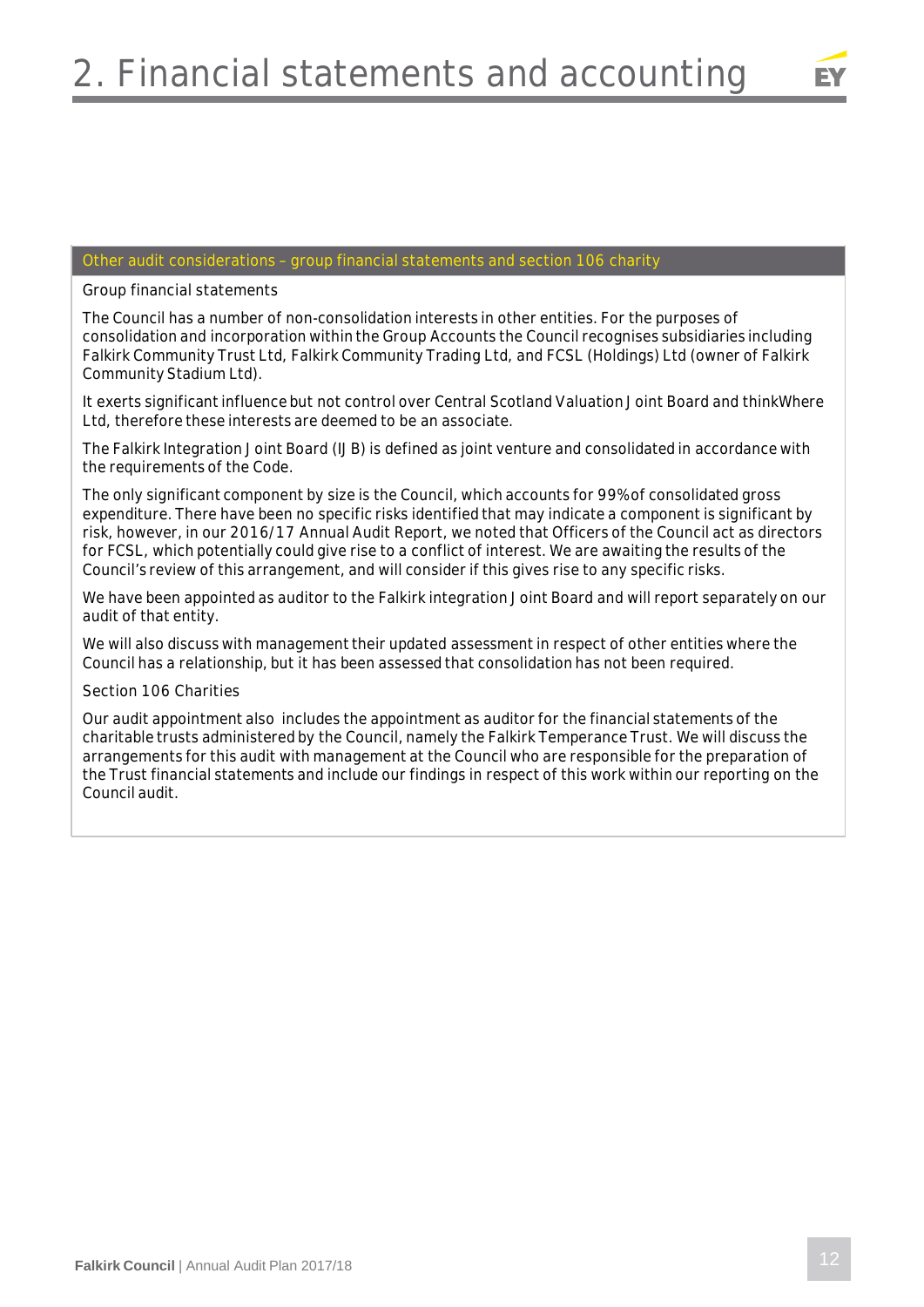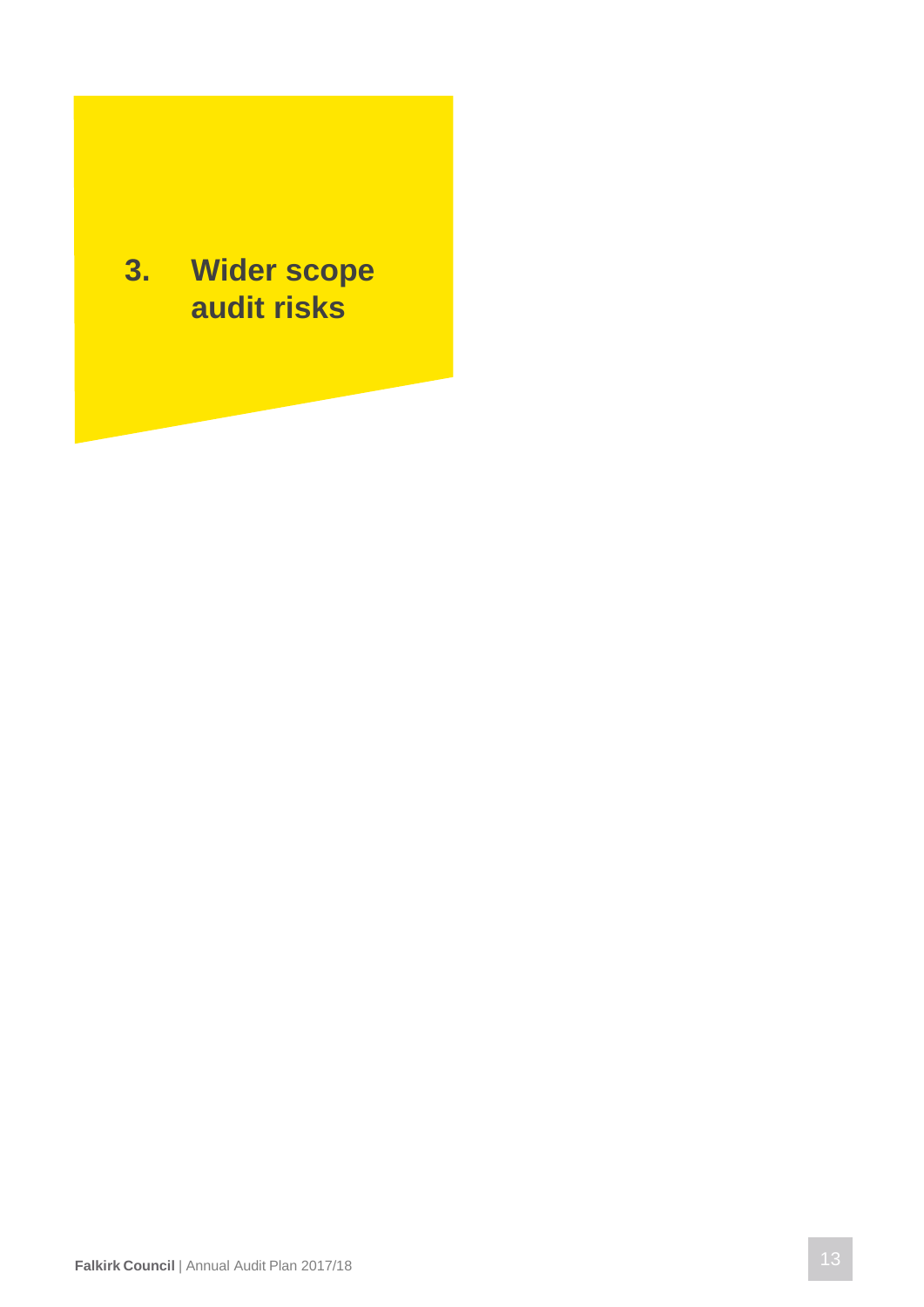

Together the Accounts Commission and the Auditor General for Scotland agreed the four dimensions set out in the Code which comprise the wider scope audit for public sector in Scotland. These are: financial sustainability, financial management, governance and transparency, and value for money.

#### **Wider scope audit**

Our wider scope audit work, and the judgements and conclusions reached in these areas, contribute to the overall assessment and assurance on the achievement of Best Value.

The Accounts Commission agreed the overall framework for a new approach to auditing Best Value in June 2016. Best Value will be assessed over the five year audit appointment, as part of the annual audit work. In addition a Best Value Assurance Report (BVAR) for each council will be considered by the Accounts Commission at least once in this five year period. The current proposed BVAR programme included the publication of the follow up BVAR report for the Council in 2018. The specific scope and timing of any future Best Value work to be carried out, will be discussed with the Council once finalised. The BVAR programme could change if the risk profile of councils change, if this is the case we will update the Council.

In the meantime, the annual audit continues to focus on aspects of Best Value over the full five year audit appointment. In line with the expectations of the Accounts Commission, we will report in our Annual Audit Report, on the progress made against recommendations contained within the Best Value Follow-up report.

We identified and set out an indicative high-level five year Best Value Plan within our annual audit report for 2016/17 and this is shown in the table below.

| High-level five year Best Value plan           |   |                                 |     |     |         |
|------------------------------------------------|---|---------------------------------|-----|-----|---------|
|                                                |   | 2016/17 2017/18 2018/19 2019/20 |     |     | 2020/21 |
| <b>Planned BVAR</b>                            |   |                                 | tbc | tbc | tbc.    |
| Follow up of BVAR                              | X |                                 |     |     |         |
| Audit coverage:                                |   |                                 |     |     |         |
| Performance and outcomes                       |   | X                               |     |     |         |
| Improvement                                    |   | X                               |     |     | X       |
| Leadership, Governance and Scrutiny            | X |                                 |     |     | X       |
| <b>Equal Opportunities</b>                     |   |                                 | X   |     |         |
| Partnership Working and Empowering Communities |   |                                 |     | X   |         |
| Financial and service planning                 | X |                                 | X   |     |         |
| Financial governance and resource management   | X |                                 |     | X   |         |

#### **Strategic Audit Priorities**

In undertaking our work in respect of the wider scope audit dimensions, we have specific regard to the Accounts Commission's strategic audit priorities, which reflect interest in:

- $\varnothing$  The clarity of council priorities and quality of long-term planning to achieve these.
- $\varnothing$  How effectively councils are evaluating and implementing options for significant changes in delivering services.
- Ø How councils are ensuring members and officers have the right knowledge, skills and support to design, develop and deliver effective services in the future.
- $\varnothing$  How well councils are involving citizens in decisions about services and empowering local communities to identify and help deliver services they need.
- $\varnothing$  The quality of councils' reporting of their performance to enhance accountability to citizens and communities.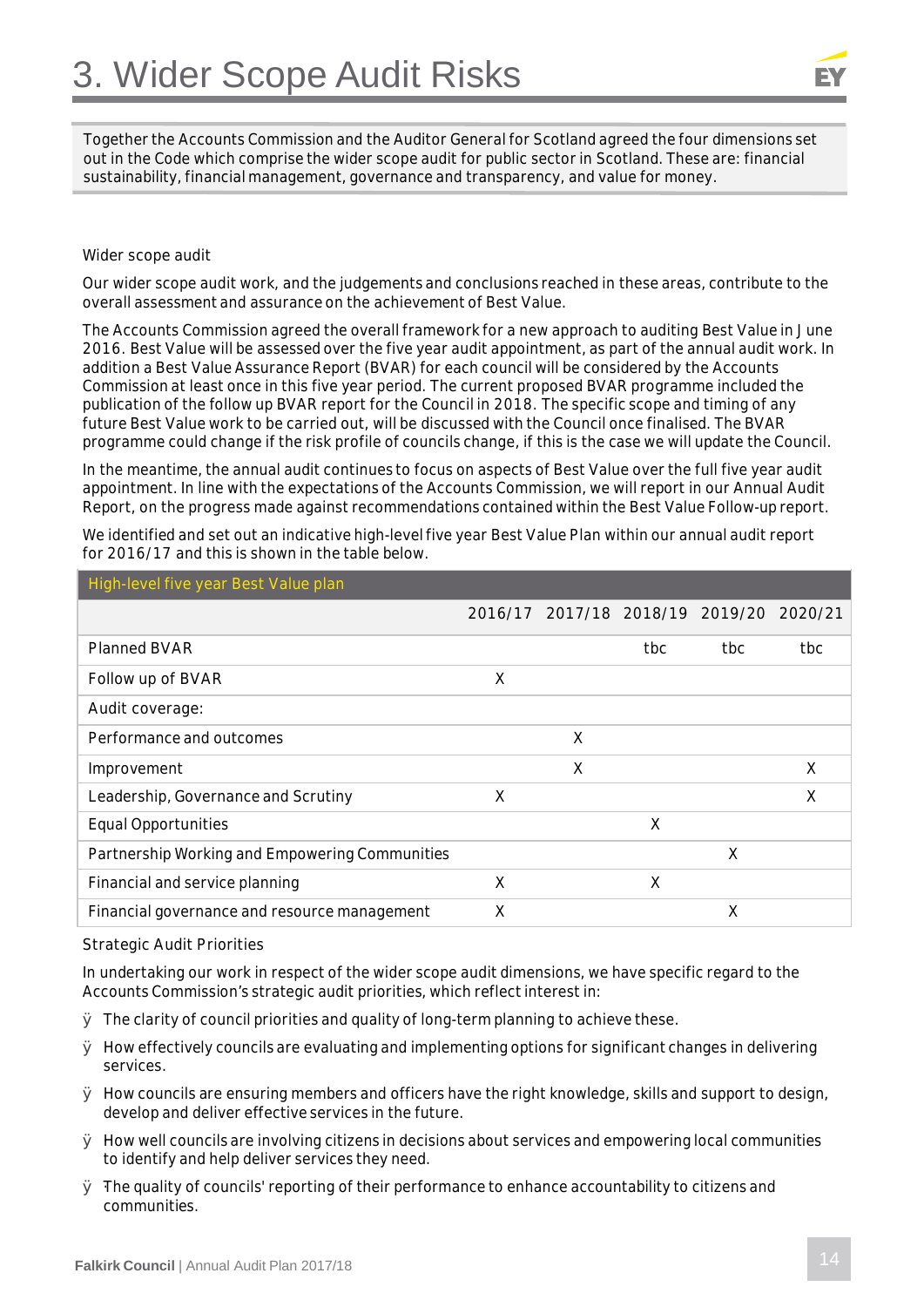

The Code sets out an expectation that 'significant' risks identified through our planning process that relate to the wider scope dimensions will be communicated with you. These are referred to in our report as 'Wider Scope Audit Focus Areas'.

| <b>Audit dimension</b>                                                                                                                                                                            | <b>Risk</b><br>assessment                                                                                                                                                                                | Rationale and response                                                                                                                                                                                                                                                                                                            |
|---------------------------------------------------------------------------------------------------------------------------------------------------------------------------------------------------|----------------------------------------------------------------------------------------------------------------------------------------------------------------------------------------------------------|-----------------------------------------------------------------------------------------------------------------------------------------------------------------------------------------------------------------------------------------------------------------------------------------------------------------------------------|
| Financial sustainability<br>considers the medium and<br>longer term outlook to<br>determine if planning is<br>effective to support service<br>delivery. This will focus on                        | Wider<br>scope<br>focus area                                                                                                                                                                             | We concluded in our Annual Audit Report for 2016/17 that<br>the Council's financial position was satisfactory. However,<br>with increased financial pressures, the projected funding<br>gap over the next 5 years, is £77.6 million. Given the<br>required savings, we have identified this as a wider scope<br>audit focus area. |
| the arrangements to<br>develop viable and<br>sustainable financial plans.                                                                                                                         |                                                                                                                                                                                                          | The 2018/19 budget was agreed with £5.4 million of<br>savings from services being identified, including the use of<br>£2.3 million of general fund reserves. A number of the<br>savings identified are non-recurring, and are not a solution<br>to the longer term financial sustainability of the Council.                       |
|                                                                                                                                                                                                   |                                                                                                                                                                                                          | To address the issues facing the Council, they have<br>developed their 'Council of the Future' framework and their<br>Corporate Plan, which aim to result in a significant<br>transformation of service delivery and support the longer<br>term sustainability of the Council.                                                    |
|                                                                                                                                                                                                   |                                                                                                                                                                                                          | As well as considering progress against prior year audit and<br>BVAR recommendations, our work will focus on the detail of<br>the Council's financial plans and our assessment of the<br>viability of options identified.                                                                                                         |
| Financial management<br>considers the effectiveness<br>of financial management<br>arrangements, including                                                                                         | Wider<br>In our prior year audit we noted that the Council had<br>generally sound financial management arrangements with<br>scope<br>good evidence of delivery and management of projects.<br>focus area |                                                                                                                                                                                                                                                                                                                                   |
| whether there is sufficient<br>financial capacity and<br>resources, sound<br>budgetary processes and<br>whether the control<br>environment and internal<br>controls are operating<br>effectively. |                                                                                                                                                                                                          | We have, therefore, not identified a specific additional risk in<br>respect of the Council's financial management. Our work will<br>consider progress against BVAR and prior year audit<br>recommendations and continued scrutiny of financial<br>management arrangements.                                                        |
| Governance and<br>transparency is concerned<br>with the effectiveness of                                                                                                                          | No specific<br>additional<br>audit focus                                                                                                                                                                 | We have not identified a specific additional risk in respect of<br>the Council's governance arrangements. Our work for the<br>year will consider:                                                                                                                                                                                 |
| scrutiny and governance<br>arrangements, leadership                                                                                                                                               |                                                                                                                                                                                                          | Ø Progress against prior year audit recommendations.                                                                                                                                                                                                                                                                              |
| and decision making, and<br>transparent reporting of                                                                                                                                              |                                                                                                                                                                                                          | Internal audit arrangements during 2017/18.<br>Ø<br>Development of the Council of the Future and Corporate<br>Ø                                                                                                                                                                                                                   |
| financial and performance                                                                                                                                                                         |                                                                                                                                                                                                          | Plan                                                                                                                                                                                                                                                                                                                              |
| information.                                                                                                                                                                                      |                                                                                                                                                                                                          | $\varnothing$ Reporting arrangements to committees during the year.                                                                                                                                                                                                                                                               |
|                                                                                                                                                                                                   |                                                                                                                                                                                                          | $\varnothing$ Leadership and scrutiny arrangements, in line with our<br>five year plan for Best Value coverage.                                                                                                                                                                                                                   |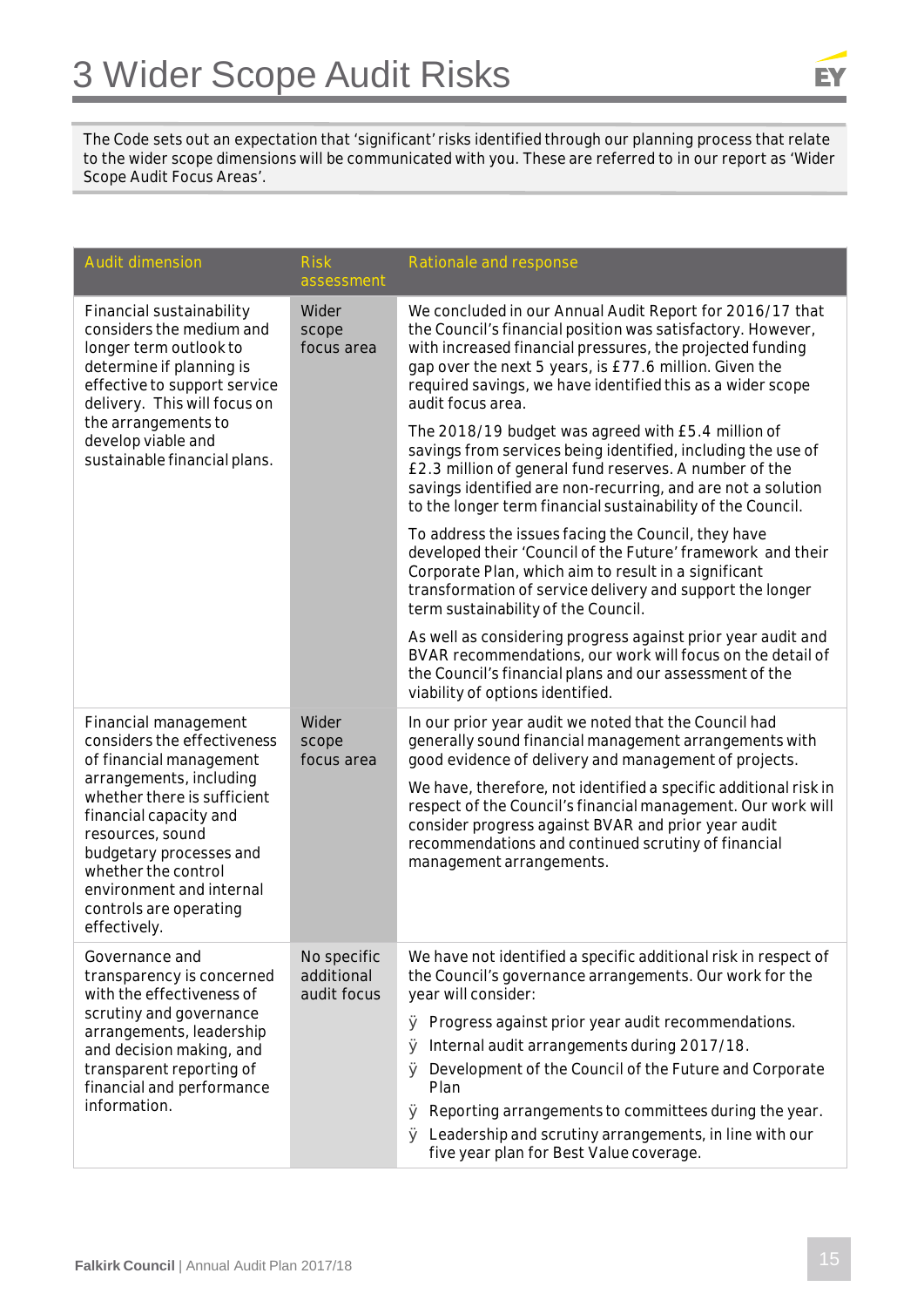

| <b>Audit dimension</b>                                                                                                                                                                                                                                                          | <b>Risk</b><br>assessment                | Rationale and response                                                                                                                                                                                                                                                                                                                                                                                                                                                                                                                                                                                                     |
|---------------------------------------------------------------------------------------------------------------------------------------------------------------------------------------------------------------------------------------------------------------------------------|------------------------------------------|----------------------------------------------------------------------------------------------------------------------------------------------------------------------------------------------------------------------------------------------------------------------------------------------------------------------------------------------------------------------------------------------------------------------------------------------------------------------------------------------------------------------------------------------------------------------------------------------------------------------------|
| Value for money considers<br>whether value for money<br>can be demonstrated in the<br>use of resources. This<br>includes the extent to<br>which there is an alignment<br>between spend, outputs<br>and outcomes delivered<br>and that there is a clear<br>focus on improvement. | No specific<br>additional<br>audit focus | We have not identified a specific additional risk in respect of<br>the Council's governance arrangements. From our 2016/17<br>audit work, we concluded that the Council's performance<br>management arrangements were satisfactory, and a broad<br>range of performance information was made available to<br>members for scrutiny.<br>Our work for the year will focus on the performance of the<br>council both in terms of the attainment of set targets, and<br>how performance is measured and reported. In addition we<br>will consider how improvement activity is linked to<br>achievement of corporate priorities. |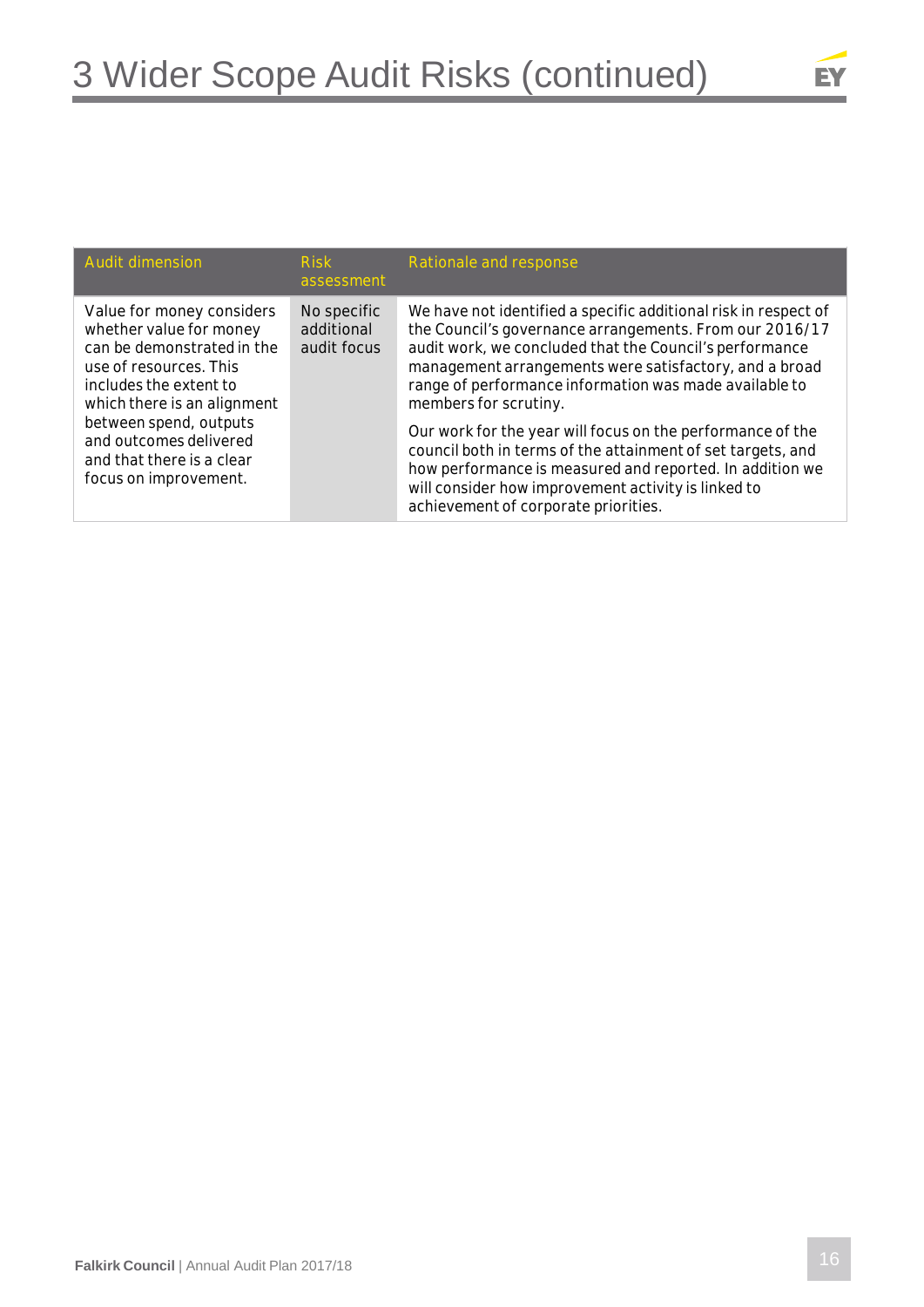**4. Other work; timing and deliverables; fees**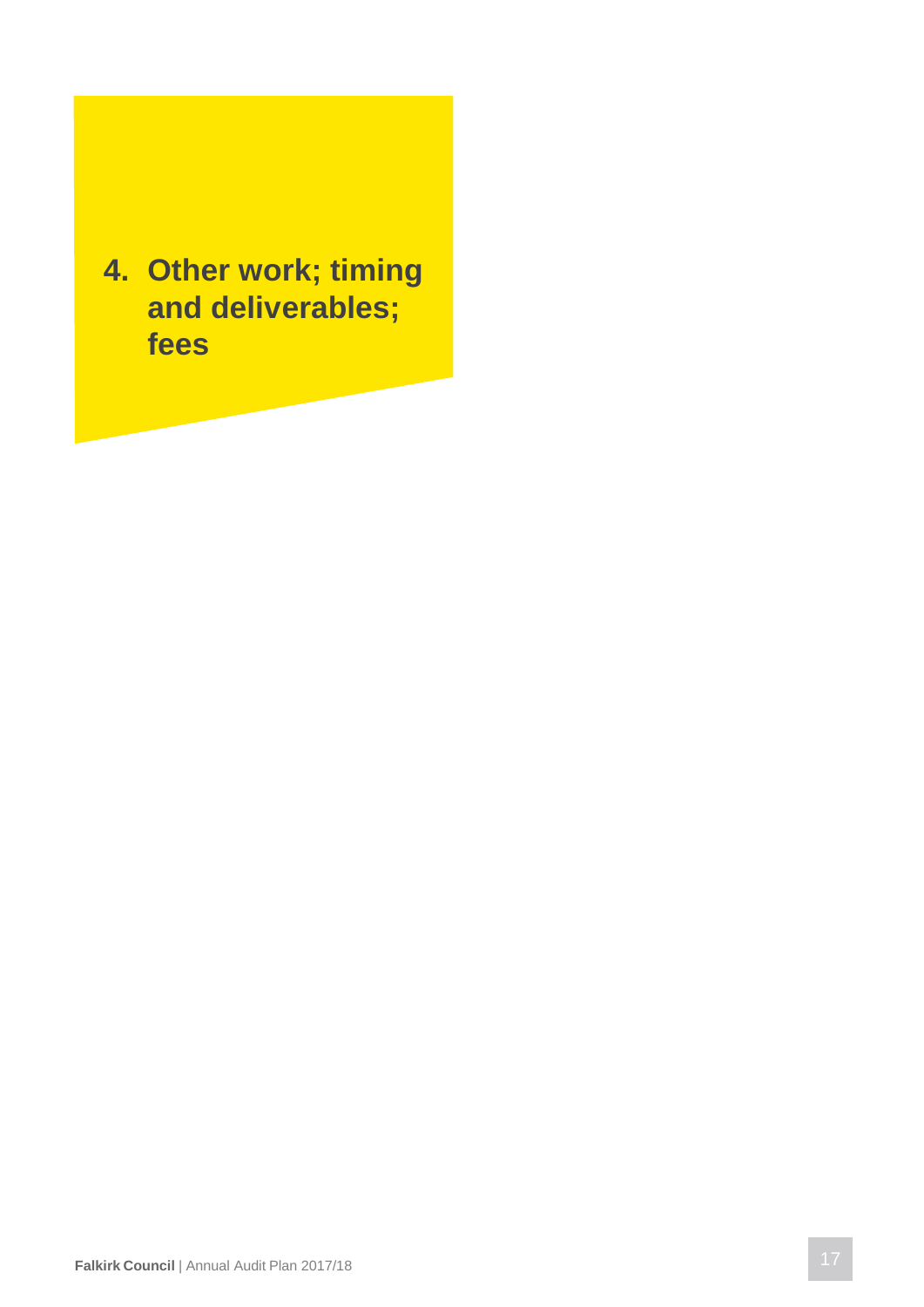Under the terms of our appointment, our role and responsibilities include a number of other assurance activities. These include the certification of certain grant claims and the Council's Whole of Government Accounts return, as well as provision of information to support Audit Scotland national reports and studies.

### **Other audit responsibilities**

#### **Following the Public Pound**

Local Authorities have a statutory responsibility to comply with the Accounts Commission / COSLA Code of Guidance on Funding External Bodies and Following the Public Pound (the FtPP Code). The principles of the FtPP Code are embedded into the new approach to auditing Best Value. As part of our risk based planning approach we will consider the Council's arrangements to comply with the FtPP Code. We link this work directly to that undertaken to support the conclusions on the Governance and Transparency audit dimension.

#### **Statutory Performance Information**

Local authorities have a responsibility, under their Best Value duty, to report performance to the public. One of the Accounts Commission's Strategic Audit priorities is 'the quality of council public performance reporting to help citizens gauge improvement'. Consequently, over the term of our appointment, we will focus on the Council's performance reporting arrangements and integrate this with our wider planning activity.

#### **National Fraud Initiative and fraud returns**

All local authorities were required to participate in the 2016/17 National Fraud Initiative (NFI). Councils submitted data (as per the instructions) in October 2016 and received matches for investigation in January 2017. Audit Scotland expected bodies to investigate all recommended matches plus further matches based on findings and the risk of error or fraud. Match investigation work was to be largely complete by 30 September 2017 and the results recorded on the NFI system.

The role of Auditors was to monitor their audited bodies' participation and progress during 2016/17 and into 2017/18 and, where appropriate, include references to NFI in their annual audit reports for both years. We completed an NFI audit questionnaire as at 28 February 2018 and concluded that the Council had adequate arrangements in place to respond to the NFI and undertake sufficient investigation of matches identified.

The information provided by auditors will be used for Audit Scotland's NFI report to be published in June 2018.

#### **Audit Scotland – National Study Programme**

Audit Scotland carries out a national performance audit programme on behalf of the Accounts Commission. Audit Scotland ask us to ensure that local government bodies review the national studies relevant to them, which may also include joint studies under the remit of the Auditor General for Scotland, at a committee level and act on them accordingly.

In 2018, Audit Scotland are conducting their second performance audit of Health and Social Care Integration, due for publication in November this year. The scope of the second audit, as well as following up on previous recommendations and considering governance arrangements, will focus on how integration is changing the way services are planned and designed around the needs of local communities. This includes highlighting any early evidence of impact on the public.

Over the next couple of weeks we will be issuing our data request from auditors to support this audit. We expect to be in contact with Council management, as well as with the Falkirk Integration Joint Board, in the performance of this work.

#### **Other assurance activity**

Under the terms of our appointment we are required to undertake a number of other areas of audit activity. These include certifying authorities Whole of Government Accounts returns as well as certifying any applicable grant claims and returns such as the non-domestic rates return and housing benefits subsidy claim.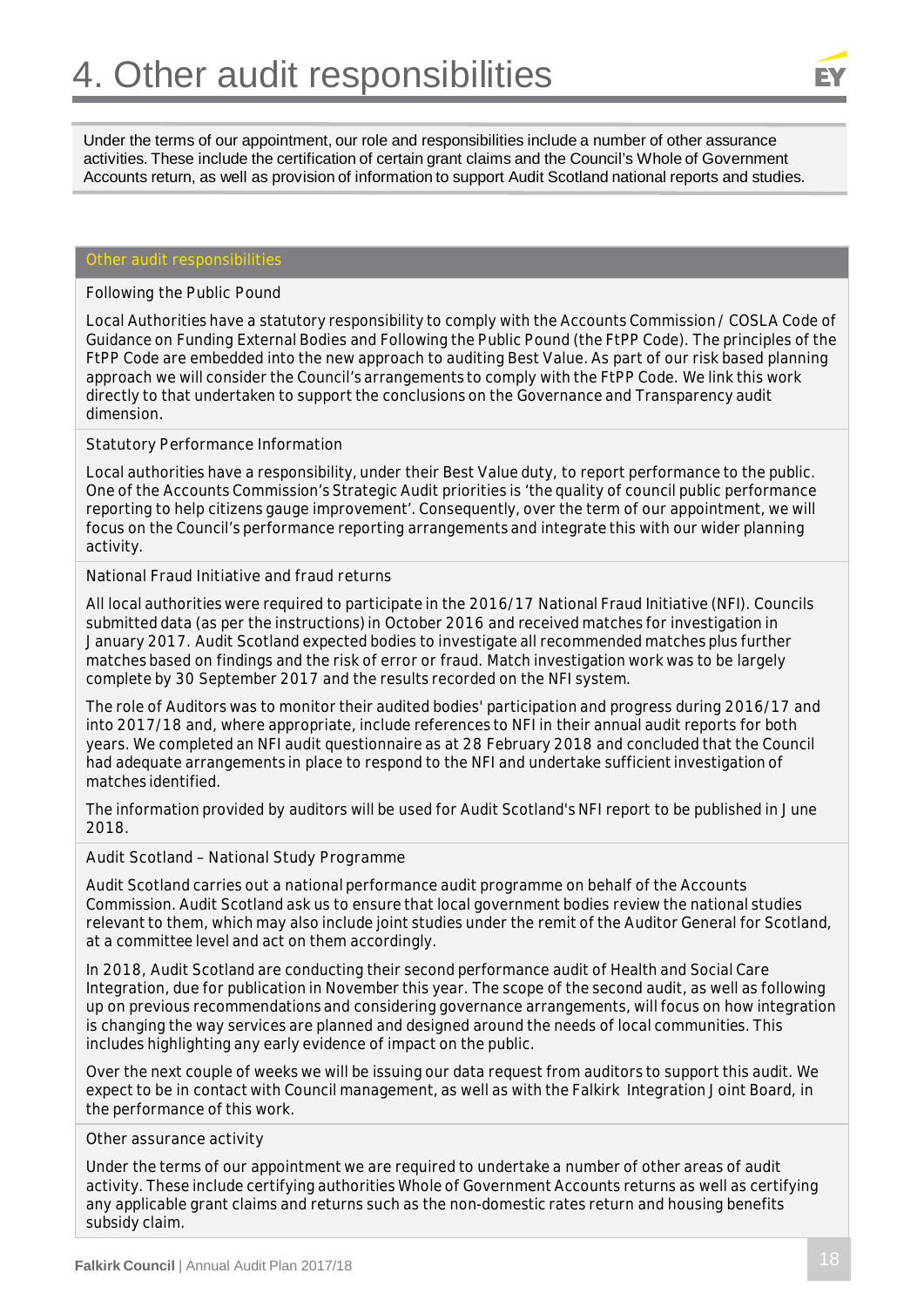We deliver our audit in accordance with the timeline set by the Council, in accordance with guidance from Audit Scotland. Below is a timetable showing the key stages of the audit and the deliverables we have agreed to provide to you through the audit cycle in 2017/18.

| <b>JAN</b> | <b>Audit Activity</b>                                                                      | <b>Deliverable</b>                                            | <b>Expected Timing</b> |
|------------|--------------------------------------------------------------------------------------------|---------------------------------------------------------------|------------------------|
|            |                                                                                            |                                                               |                        |
| FEB        |                                                                                            |                                                               |                        |
|            | $\varnothing$ Onsite fieldwork,<br>documentation and<br>walkthrough of key accounting      | <b>Annual Audit Plan</b>                                      | 9 April 2018           |
| <b>MAR</b> | processes<br>Ø Scoping of Best Value work for<br>the year                                  |                                                               |                        |
| <b>APR</b> | $\varnothing$ Review of frauds reported to<br>the audit committee.                         | <b>Fraud Return Submission</b>                                | 27 April 2018          |
| <b>MAY</b> | Ø Education Maintenance<br>Allowance (EMA) grant claim<br>testing                          | Certified EMA return                                          | 31 July 2018           |
| JUN        |                                                                                            |                                                               |                        |
| <b>JUL</b> | $\varnothing$ Year-end substantive audit<br>fieldwork on unaudited financial<br>statements | Whole of Government<br>Accounts assurance<br>statement to NAO | 28 September 2018      |
|            | Ø Conclude on results of audit<br>procedures                                               | Certify Annual Financial<br>Statements                        | 30 September 2018      |
| <b>AUG</b> | $\varnothing$ Issue opinion on the Council's<br>financial statements                       | <b>Issue Annual Audit</b><br>Report                           |                        |
|            | Ø Performance of Best Value<br>fieldwork                                                   | Submit Best Value Data<br>Return to Audit Scotland            | 1 October 2018         |
| SEP        |                                                                                            |                                                               |                        |
|            | ∅ Criminal Justice Social Work<br>(CJSW) return testing                                    | Certified CJSW claim                                          | 30 September 2018      |
| OCT        |                                                                                            |                                                               |                        |
| <b>NOV</b> | Completion of Non-domestic<br>Ø<br>rates return testing                                    | Certified Non-Domestic<br>Rates return                        | 6 October 2018         |
|            |                                                                                            |                                                               |                        |
| DEC        | $\varnothing$ Completion of housing benefits<br>claim testing                              | Certified Housing benefit<br>subsidy claim                    | 30 November 2018       |

EY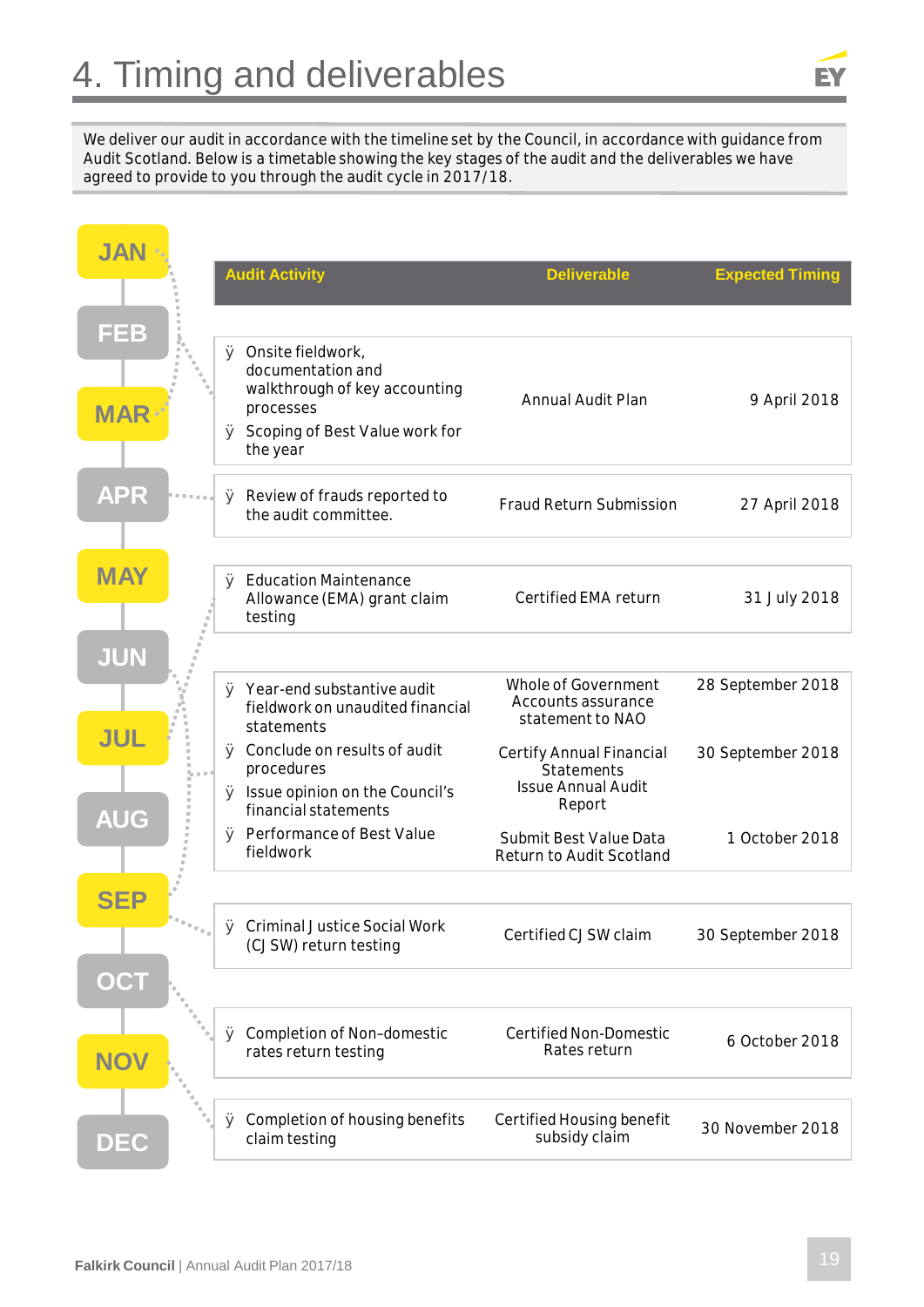The audit fee is determined in line with Audit Scotland's fee setting arrangements, set out in recent communications to all audited bodies in line with their publication on '*Our Approach to setting audit fees*' (http://www.audit-scotland.gov.uk/uploads/docs/um/audit\_fee\_approach.pdf).

| <b>Audit fees</b>                        |          |          |
|------------------------------------------|----------|----------|
| Component of fee:                        | 2017/18  | 2016/17  |
| Auditor remuneration - expected fee      | £183,620 | £181,800 |
| Total agreed auditor remuneration        | £183,620 | £199,935 |
| Audit fee in respect of S106 Trust Funds | £550     | £550     |
| Audit Scotland fixed charges:            |          |          |
| Pooled costs                             | £16,320  | £15,830  |
| Performance audit and best value         | £96,200  | £98,110  |
| Audit support costs                      | £11,660  | £10,860  |
| Total fee                                | £308,350 | £325,285 |

The expected fee for each body, set by Audit Scotland, assumes that it has sound governance arrangements in place and operating effectively throughout the year, prepares comprehensive and accurate draft financial statements and meets the agreed timetable for the audit. It also assumes there is no major change in respect of the scope of work in the year.

Fees can be agreed between the auditor and audited body by varying the auditor remuneration by up to 10% above the level set, for example, where significant local issues require additional work to be undertaken. In the prior year, additional fees were agreed with management based on the work required over the significant accounting judgements, particularly in respect of valuation of property, plant and equipment, plus the risk assessment at that time over financial sustainability.

For the current year, the proposed fee agreed with management based on our current assessment of the risk profile supports currently setting the fee at the expected fee level. We have assumed in agreement of the proposed fee that our work in respect of the wider scope audit dimensions, in particular in relation to BVAR follow up, is supported by progress in line with expectations from the most recent reporting and associated recommendations.

We also undertake the audit of the Council's trust funds and have agreed a fee of £550, consistent with that agreed in 2016/17.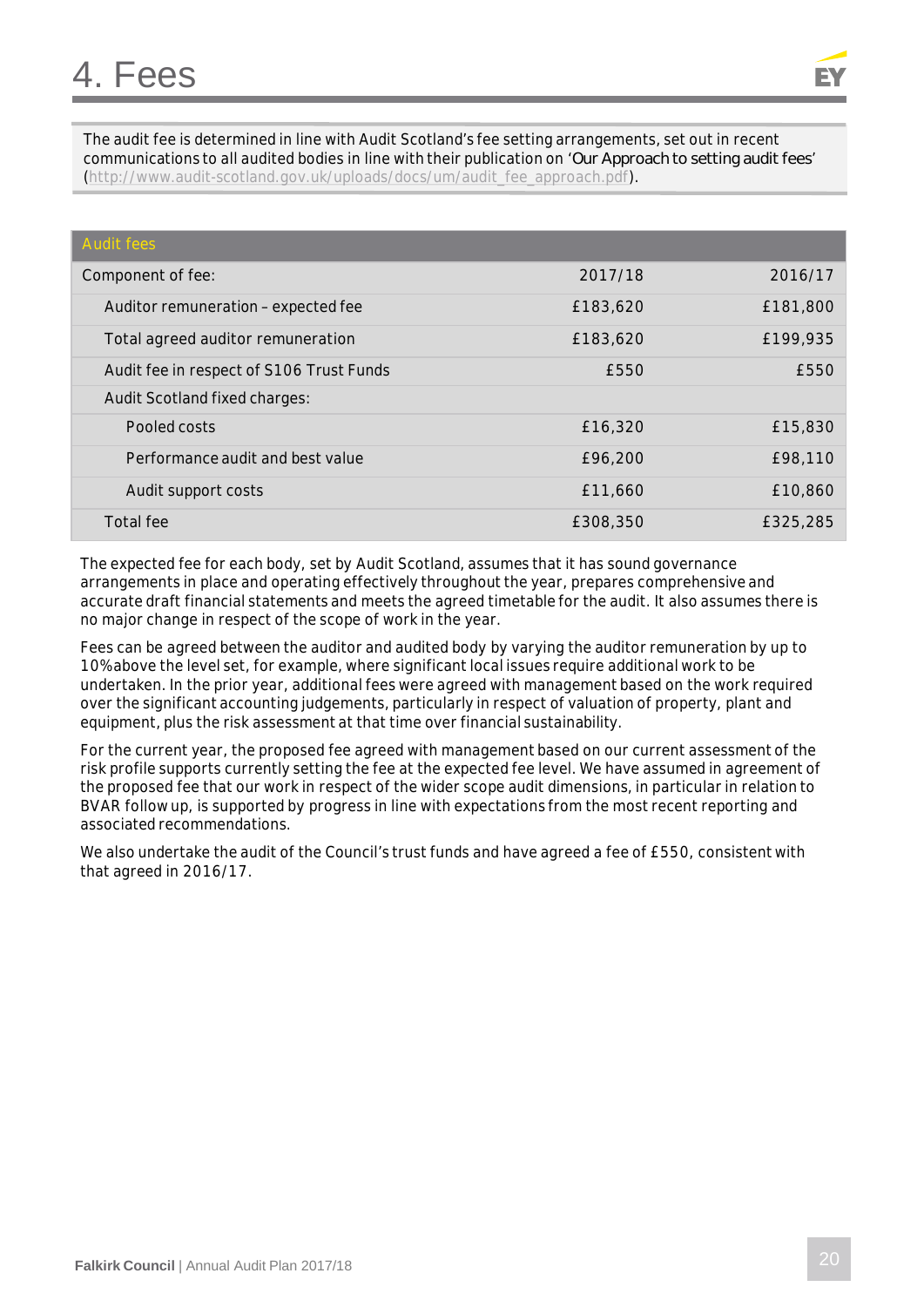

- **A Code of Audit Practice: responsibilities**
- **B Required communications with the audit committee**
- **C Auditor independence**

EY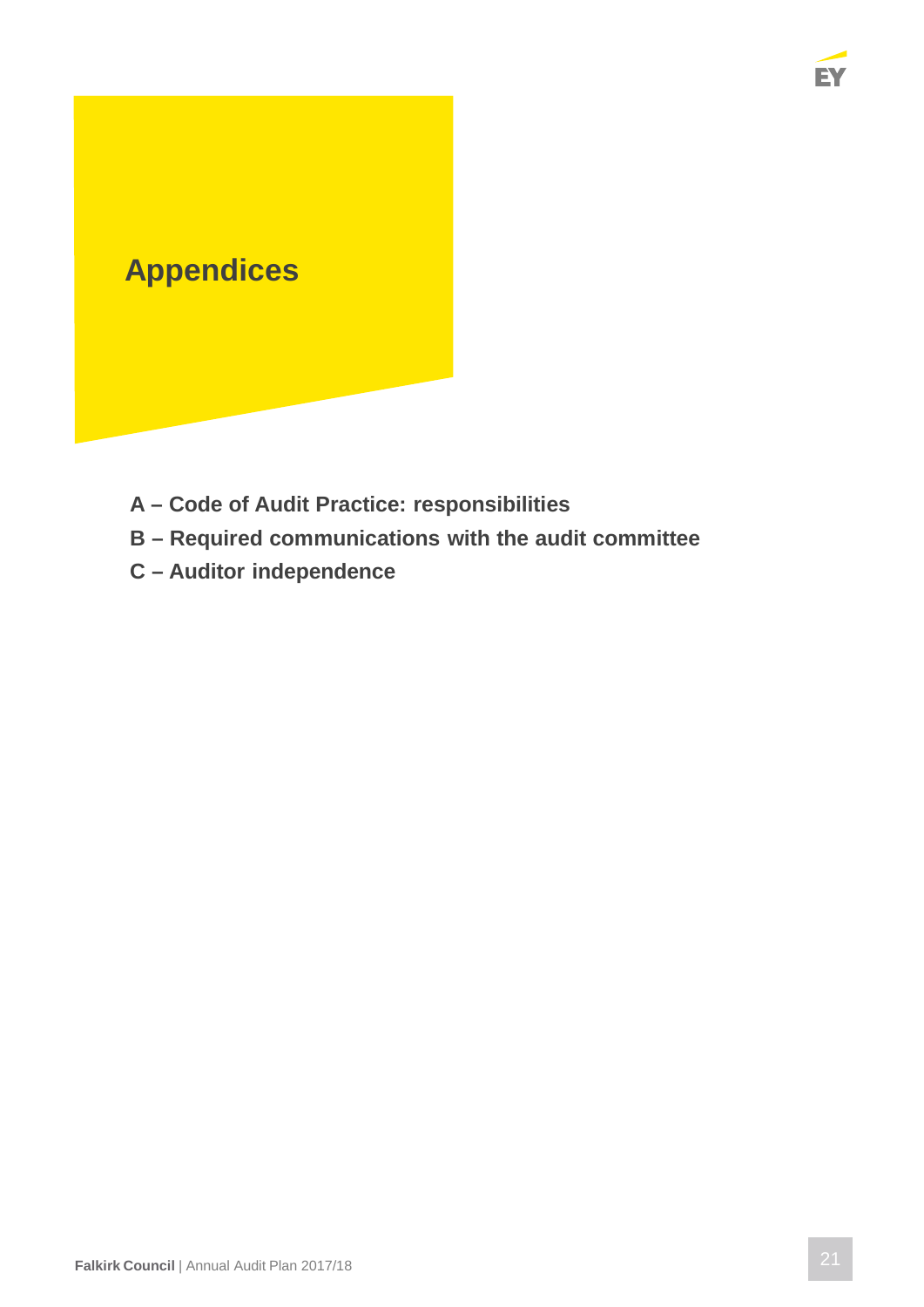

The Code of Audit Practice (the Code) summarises the responsibilities on all audited bodies falling within the public sector audit framework. We summarise these on this page.

| Responsibilities of audited bodies                                               |                                                                                                                                                                                                                                                                                                                                                                                                                                                   |  |  |  |
|----------------------------------------------------------------------------------|---------------------------------------------------------------------------------------------------------------------------------------------------------------------------------------------------------------------------------------------------------------------------------------------------------------------------------------------------------------------------------------------------------------------------------------------------|--|--|--|
| Corporate<br>governance                                                          | Each body, through its chief executive or accountable officer, is responsible for establishing<br>arrangements to ensure the proper conduct of its affairs including the legality of activities and<br>transactions, and for monitoring the adequacy and effectiveness of these arrangements. Audited<br>bodies should involve those charged with governance (including audit committees or equivalent) in<br>monitoring these arrangements.      |  |  |  |
| Financial<br>statements<br>and related<br>reports                                | Audited bodies must prepare an annual report and accounts containing financial statements and<br>other related reports. They have responsibility for:                                                                                                                                                                                                                                                                                             |  |  |  |
|                                                                                  | preparing financial statements which give a true and fair view of their financial position and<br>their expenditure and income, in accordance with the applicable financial reporting framework<br>and relevant legislation.                                                                                                                                                                                                                      |  |  |  |
|                                                                                  | maintaining accounting records and working papers that have been prepared to an acceptable<br>professional standard and support their financial statements and related reports disclosures.                                                                                                                                                                                                                                                       |  |  |  |
|                                                                                  | ensuring the regularity of transactions, by putting in place systems of internal control to ensure<br>that they are in accordance with the appropriate authority.                                                                                                                                                                                                                                                                                 |  |  |  |
|                                                                                  | maintaining proper accounting records.                                                                                                                                                                                                                                                                                                                                                                                                            |  |  |  |
|                                                                                  | preparing and publishing, along with their financial statements, an annual governance<br>statement, management commentary (or equivalent) and a remuneration report that are<br>consistent with the disclosures made in the financial statements. Management commentary<br>should be fair, balanced and understandable and also clearly address the longer-term financial<br>sustainability of the body.                                          |  |  |  |
|                                                                                  | Management, with the oversight of those charged with governance, should communicate clearly<br>and concisely relevant information to users about the entity and its financial performance, including<br>providing adequate disclosures in accordance with the applicable financial reporting framework.                                                                                                                                           |  |  |  |
|                                                                                  | Audited bodies are responsible for developing and implementing effective systems of internal<br>control as well as financial, operational and compliance controls. These systems should support the<br>achievement of their objectives and safeguard and secure value for money from the public funds at<br>their disposal. They are also responsible for establishing effective and appropriate internal audit<br>and risk-management functions. |  |  |  |
| Standards of<br>conduct/<br>prevention and<br>detection of<br>fraud and<br>error | Audited bodies are responsible for establishing arrangements for the prevention and detection of<br>fraud, error and irregularities, bribery and corruption and also to ensure that their affairs are<br>managed in accordance with proper standards of conduct by putting proper arrangements in place.                                                                                                                                          |  |  |  |
| Financial<br>position                                                            | Audited bodies are responsible for putting in place proper arrangements to ensure that their<br>financial position is soundly based having regard to:                                                                                                                                                                                                                                                                                             |  |  |  |
|                                                                                  | such financial monitoring and reporting arrangements as may be specified                                                                                                                                                                                                                                                                                                                                                                          |  |  |  |
|                                                                                  | compliance with any statutory financial requirements and achievement of financial targets<br>٠                                                                                                                                                                                                                                                                                                                                                    |  |  |  |
|                                                                                  | balances and reserves, including strategies about levels and their future use                                                                                                                                                                                                                                                                                                                                                                     |  |  |  |
|                                                                                  | how they plan to deal with uncertainty in the medium and longer term<br>٠                                                                                                                                                                                                                                                                                                                                                                         |  |  |  |
|                                                                                  | the impact of planned future policies and foreseeable developments on their financial position.                                                                                                                                                                                                                                                                                                                                                   |  |  |  |
| <b>Best Value</b>                                                                | Local authority bodies have a statutory duty, under the Local Government (Scotland) Act 1973 and<br>associated statutory guidance, to make arrangements to secure best value through the continuous<br>improvement in the performance of their functions.                                                                                                                                                                                         |  |  |  |
|                                                                                  | Specified audited bodies also have to prepare and publish performance information in accordance<br>with directions issued by the Accounts Commission.                                                                                                                                                                                                                                                                                             |  |  |  |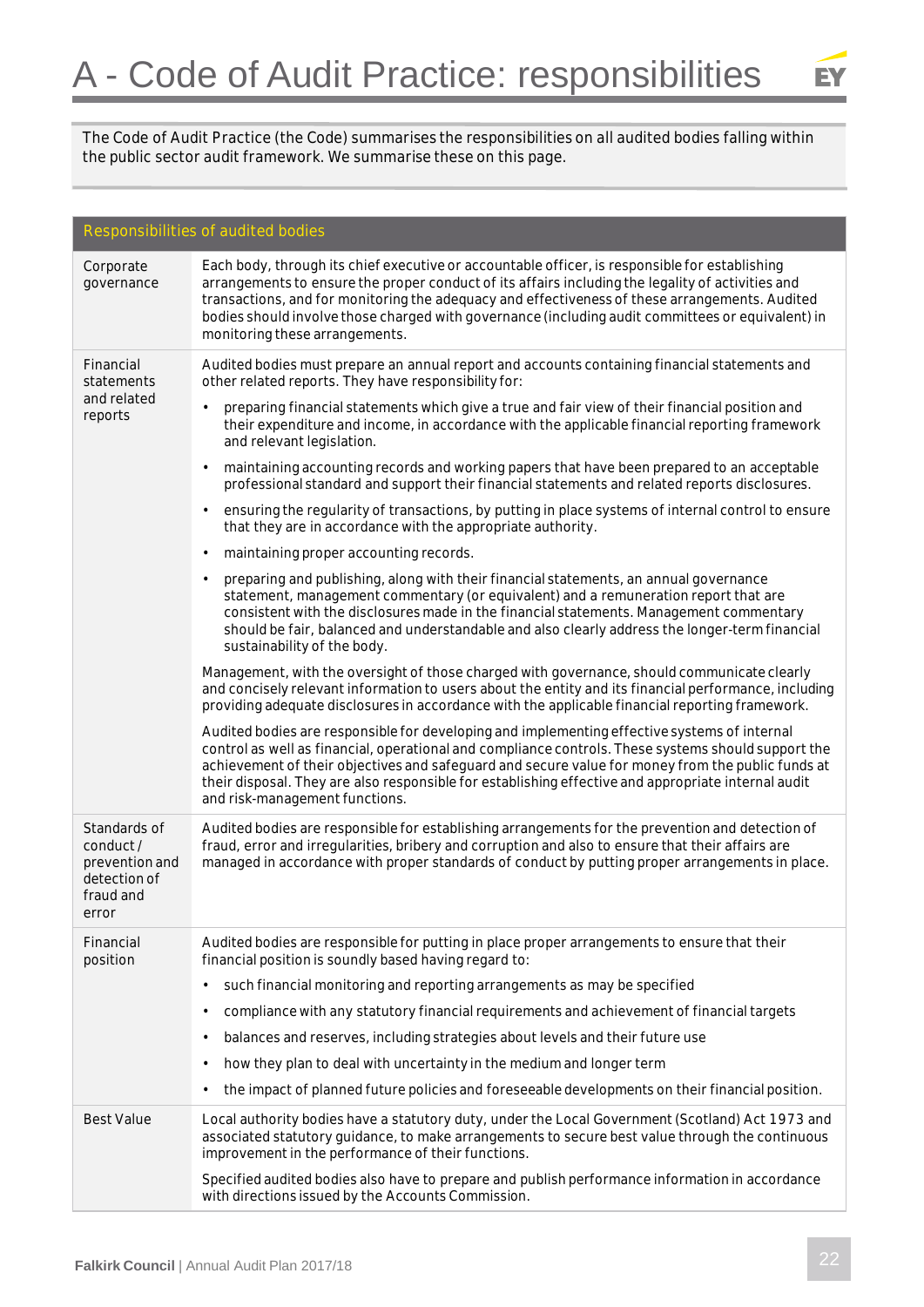## B - Independence report

The FRC Ethical Standard and ISA (UK) 260 "Communication of audit matters with those charged with governance", requires us to communicate with you on a timely basis on all significant facts and matters that bear upon our integrity, objectivity and independence. The Ethical Standard, as revised in June 2016, requires that we communicate formally both at the planning stage and at the conclusion of the audit, as well as during the course of the audit if appropriate. The aim of these communications is to ensure full and fair disclosure by us to those charged with your governance on matters in which you have an interest.

#### Required communications

- Planning stage Final stage The principal threats, if any, to objectivity and independence identified by Ernst & Young (EY) including consideration of all relationships between the you, your affiliates and directors and us; The safeguards adopted and the reasons why they are considered to be effective, including any Engagement Quality review; The overall assessment of threats and safeguards; Information about the general policies and process within EY to maintain objectivity and independence. Where EY has determined it is appropriate to apply more restrictive independence rules than permitted under the Ethical Standard. ► In order for you to assess the integrity, objectivity and independence of the firm and each covered person, we are required to provide a written disclosure of relationships (including the provision of non-audit services) that may bear on our integrity, objectivity and independence. This is required to have regard to relationships with the entity, its directors and senior management, its affiliates, and its connected parties and the threats to integrity or objectivity, including those that could compromise independence that these create. We are also required to disclose any safeguards that we have put in place and why they address such threats, together with any other information necessary to enable our objectivity and independence to be assessed; Details of non-audit services provided and the fees charged in relation thereto; Written confirmation that the firm and each covered person is independent and, if applicable, that any non-EY firms used in the group audit or external experts used have confirmed their independence to us; Written confirmation that all covered persons are independent; Details of any inconsistencies between FRC Ethical Standard and your policy for the supply of non-audit services by EY and any apparent breach of that policy;
	- ► Details of any contingent fee arrangements for non-audit services provided by us or our network firms; and
	- An opportunity to discuss auditor independence issues.

**Relationships, services and related threats and safeguards**

In addition, during the course of the audit, we are required to communicate with you whenever any significant judgements are made about threats to objectivity and independence and the appropriateness of safeguards put in place, for example, when accepting an engagement to provide non-audit services.

We are not aware of any relationships between Ernst & Young LLP and the Council that may reasonably be thought to bear on our independence as of the date of this letter.

As part of our considerations for any non-audit engagement, we review potential threats in respect of selfinterest, self-review, acting as management and advocacy. Non-audit services provided to Council at this time include only work involved in the finalisation of the Zero Waste project. This was disclosed in prior year, and agreement obtained with Audit Scotland that it was permissible to finalise our work in association with the project, based on the appropriate safeguards being in place. We have not identified any significant threat to our independence through the performance of these services.

#### **Overall Assessment**

Overall, we consider that the safeguards that have been adopted appropriately mitigate any potential threats identified and we therefore confirm that EY is independent and the objectivity and independence of Stephen Reid, your audit engagement partner and the audit engagement team have not been compromised.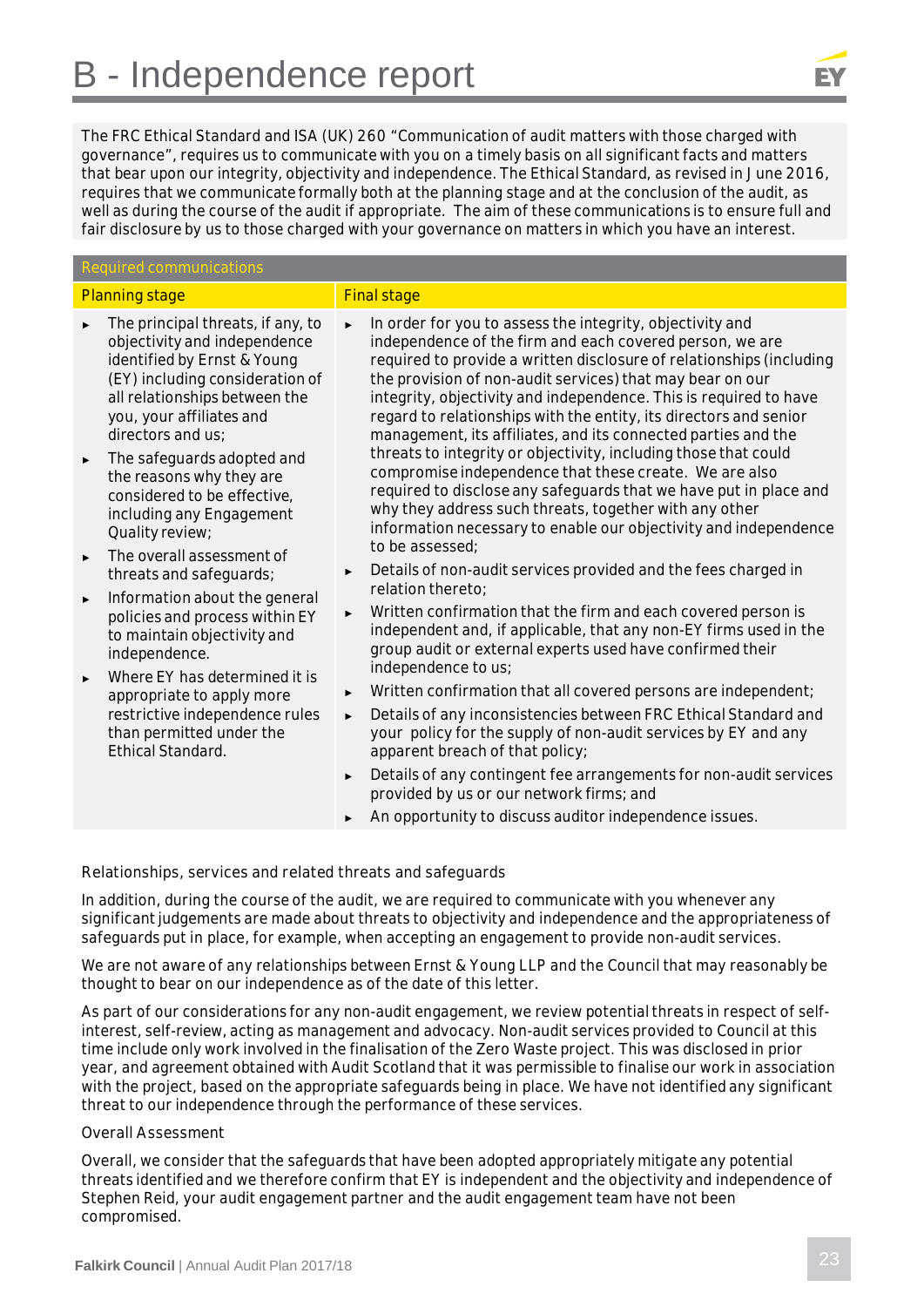# C - Required communications



|                                                                            | <b>Required communication</b>                                                                                                                                                                                                                                                                                                                                                                                                                                                                                                     |                                                                                                                 |  |
|----------------------------------------------------------------------------|-----------------------------------------------------------------------------------------------------------------------------------------------------------------------------------------------------------------------------------------------------------------------------------------------------------------------------------------------------------------------------------------------------------------------------------------------------------------------------------------------------------------------------------|-----------------------------------------------------------------------------------------------------------------|--|
|                                                                            |                                                                                                                                                                                                                                                                                                                                                                                                                                                                                                                                   | Our reporting to you                                                                                            |  |
|                                                                            | Terms of engagement / Our responsibilities<br>Confirmation by the Audit Committee of acceptance of terms of engagement as<br>written in the engagement letter signed by both parties.<br>Our responsibilities are as set out in our engagement letter.                                                                                                                                                                                                                                                                            | <b>Audit Scotland Terms of</b><br>Appointment letter - audit<br>to be undertaken in<br>accordance with the Code |  |
|                                                                            |                                                                                                                                                                                                                                                                                                                                                                                                                                                                                                                                   | of Audit Practice                                                                                               |  |
|                                                                            | Planning and audit approach                                                                                                                                                                                                                                                                                                                                                                                                                                                                                                       | Annual Audit Plan                                                                                               |  |
|                                                                            | Communication of the planned scope and timing of the audit, any limitations and<br>the significant risks identified.                                                                                                                                                                                                                                                                                                                                                                                                              |                                                                                                                 |  |
|                                                                            | Significant findings from the audit                                                                                                                                                                                                                                                                                                                                                                                                                                                                                               | Annual Audit Plan                                                                                               |  |
| $\bullet$<br>$\bullet$<br>$\bullet$<br>$\bullet$<br>$\bullet$<br>$\bullet$ | Our view about the significant qualitative aspects of accounting practices<br>including accounting policies, accounting estimates and financial statement<br>disclosures<br>Significant difficulties, if any, encountered during the audit<br>Significant matters, if any, arising from the audit that were discussed with<br>management<br>Written representations that we are seeking<br>Expected modifications to the audit report<br>Other matters if any, significant to the oversight of the financial reporting<br>process | <b>Annual Audit Report</b>                                                                                      |  |
|                                                                            | Going concern                                                                                                                                                                                                                                                                                                                                                                                                                                                                                                                     | Annual Audit Report                                                                                             |  |
| $\bullet$<br>$\bullet$                                                     | Events or conditions identified that may cast significant doubt on the entity's<br>ability to continue as a going concern, including:<br>Whether the events or conditions constitute a material uncertainty<br>Whether the use of the going concern assumption is appropriate in the<br>preparation and presentation of the financial statements<br>The adequacy of related disclosures in the financial statements                                                                                                               |                                                                                                                 |  |
|                                                                            | Misstatements                                                                                                                                                                                                                                                                                                                                                                                                                                                                                                                     | <b>Annual Audit Report</b>                                                                                      |  |
| $\bullet$<br>٠<br>٠<br>$\bullet$                                           | Uncorrected misstatements and their effect on our audit opinion, unless<br>prohibited by law or regulation<br>The effect of uncorrected misstatements related to prior periods<br>A request that any uncorrected misstatement be corrected<br>Corrected misstatements that are significant<br>Material misstatements corrected by management                                                                                                                                                                                      |                                                                                                                 |  |
|                                                                            | Fraud                                                                                                                                                                                                                                                                                                                                                                                                                                                                                                                             | Annual Audit Report                                                                                             |  |
| $\bullet$<br>$\bullet$<br>$\bullet$                                        | Enquiries of the Audit Committee to determine whether they have knowledge<br>of any actual, suspected or alleged fraud affecting the entity<br>Any fraud that we have identified or information we have obtained that<br>indicates that a fraud may exist<br>A discussion of any other matters related to fraud                                                                                                                                                                                                                   |                                                                                                                 |  |
|                                                                            | Consideration of laws and regulations                                                                                                                                                                                                                                                                                                                                                                                                                                                                                             | Annual Audit Report (to                                                                                         |  |
|                                                                            | Audit findings regarding non-compliance where the non-compliance is material<br>and believed to be intentional. This communication is subject to compliance<br>with legislation on tipping off                                                                                                                                                                                                                                                                                                                                    | be issued on completion<br>of audit work) or as<br>occurring if material.                                       |  |
|                                                                            | $\triangleright$ Enquiry of the Audit Committee into possible instances of non-compliance with<br>laws and regulations that may have a material effect on the financial<br>statements and that the Audit Committee may be aware of                                                                                                                                                                                                                                                                                                |                                                                                                                 |  |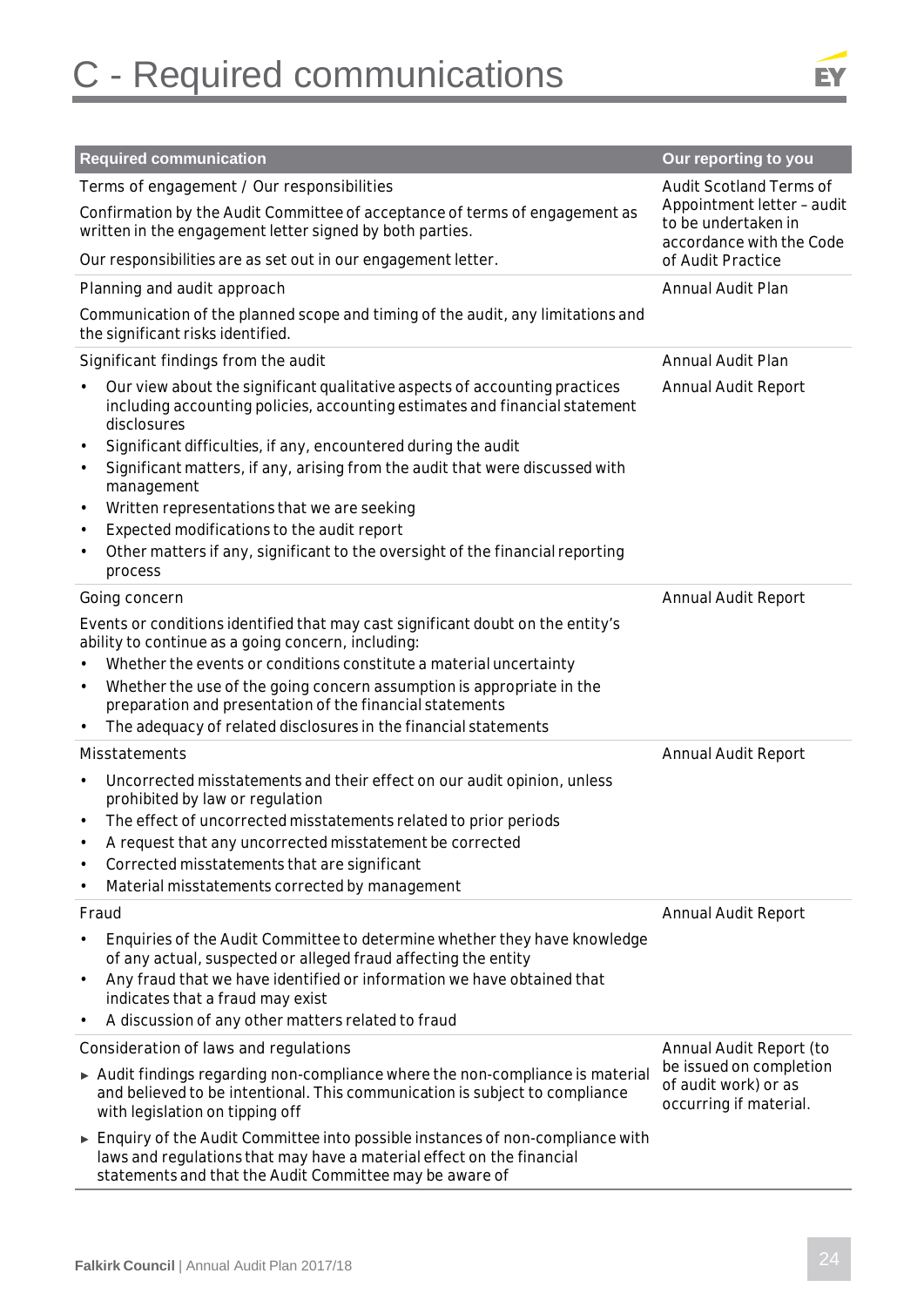

| <b>Required communication</b>                                                                                                                                                                                                                                                                                                                                                                                                                                       | <b>Reference</b>                                                                                                                                 |
|---------------------------------------------------------------------------------------------------------------------------------------------------------------------------------------------------------------------------------------------------------------------------------------------------------------------------------------------------------------------------------------------------------------------------------------------------------------------|--------------------------------------------------------------------------------------------------------------------------------------------------|
| Related parties<br>Significant matters arising during the audit in connection with the entity's related<br>parties including, when applicable:<br>Non-disclosure by management<br>$\bullet$<br>Inappropriate authorisation and approval of transactions<br>$\bullet$<br>Disagreement over disclosures<br>$\bullet$<br>Non-compliance with laws and regulations<br>$\bullet$<br>Difficulty in identifying the party that ultimately controls the entity<br>$\bullet$ | No such matters have<br>been identified.<br>Annual Audit Report (to<br>be issued on completion<br>of audit work) or as<br>occurring if material. |
| Independence<br>Communication of all significant facts and matters that bear on EY's, and all<br>individuals involved in the audit, objectivity and independence                                                                                                                                                                                                                                                                                                    | <b>Annual Audit Plan</b><br><b>Annual Audit Report</b>                                                                                           |
| Communication of key elements of the audit engagement partner's consideration<br>of independence and objectivity such as:<br>The principal threats<br>$\bullet$<br>Safeguards adopted and their effectiveness<br>$\bullet$<br>An overall assessment of threats and safeguards<br>$\bullet$<br>Information about the general policies and process within the firm to maintain<br>$\bullet$<br>objectivity and independence                                           |                                                                                                                                                  |
| Internal controls<br>Significant deficiencies in internal controls identified during the audit                                                                                                                                                                                                                                                                                                                                                                      | Annual Audit Report (to<br>be issued on completion<br>of audit work) or as<br>occurring if material.                                             |
| Group audits                                                                                                                                                                                                                                                                                                                                                                                                                                                        | Annual Audit Plan                                                                                                                                |
| An overview of the type of work to be performed on the financial information<br>of the components                                                                                                                                                                                                                                                                                                                                                                   | Annual Audit Report (to<br>be issued on completion                                                                                               |
| An overview of the nature of the group audit team's planned involvement in<br>$\bullet$<br>the work to be performed by the component auditors on the financial<br>information of significant components                                                                                                                                                                                                                                                             | of audit work) or as<br>occurring if material.                                                                                                   |
| Instances where the group audit team's evaluation of the work of a<br>$\bullet$<br>component auditor gave rise to a concern about the quality of that auditor's<br>work                                                                                                                                                                                                                                                                                             |                                                                                                                                                  |
| Any limitations on the group audit, for example, where the group engagement<br>team's access to information may have been restricted                                                                                                                                                                                                                                                                                                                                |                                                                                                                                                  |
| Fraud or suspected fraud involving group management, component<br>$\bullet$<br>management, employees who have significant roles in group-wide controls or<br>others where the fraud resulted in a material misstatement of the group<br>financial statements                                                                                                                                                                                                        |                                                                                                                                                  |
| Representations<br>Written representations we are requesting from management and/or those<br>charged with governance                                                                                                                                                                                                                                                                                                                                                | Annual Audit Report (to<br>be issued on completion<br>of audit work) or as<br>occurring if material.                                             |
| Material inconsistencies<br>Material inconsistencies or misstatements of fact identified in other information<br>which management has refused to revise                                                                                                                                                                                                                                                                                                             | Annual Audit Report (to<br>be issued on completion<br>of audit work) or as<br>occurring if material.                                             |